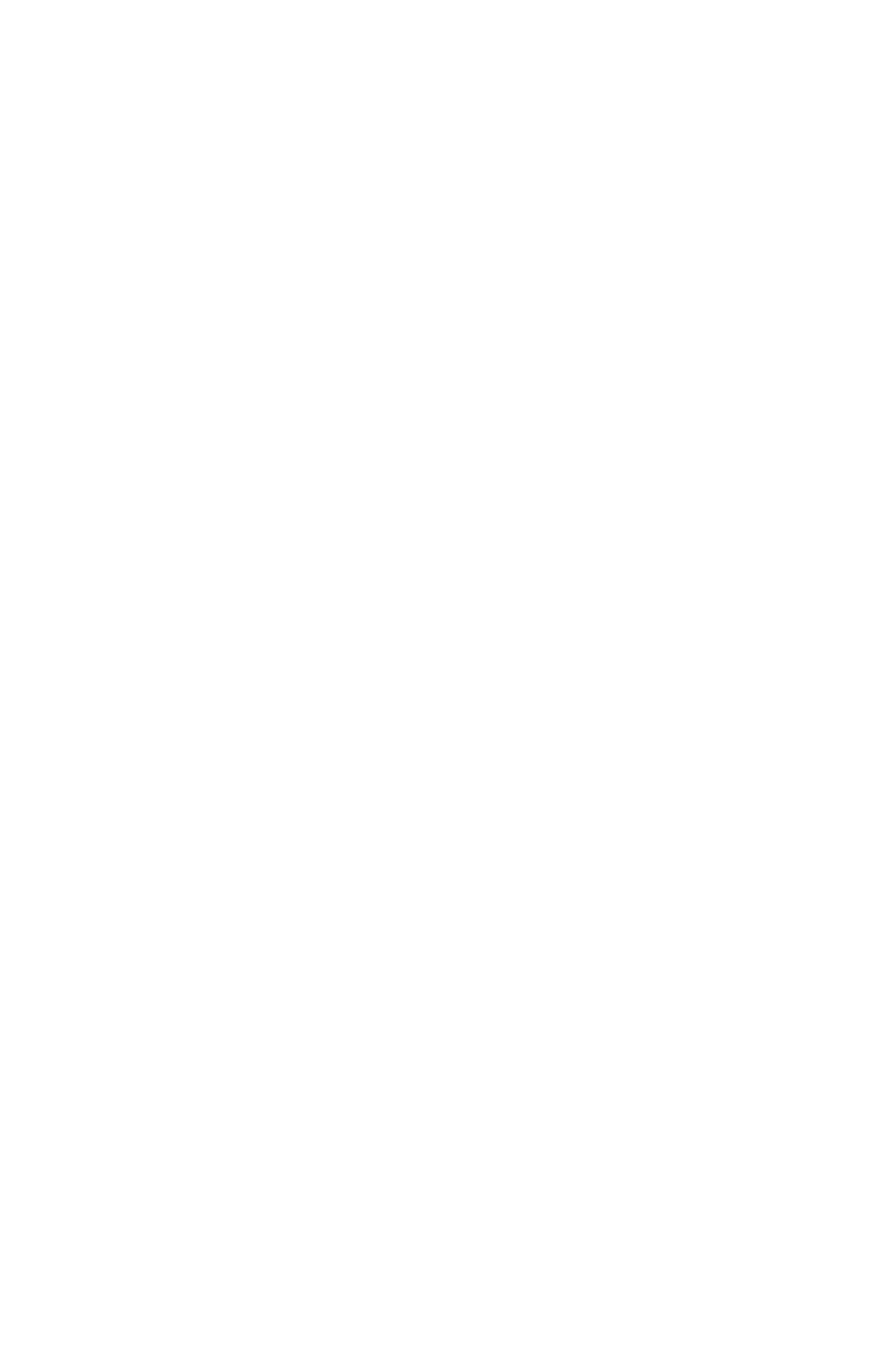# **Recollecting America's Original Sin**

## A Pilgrimage of Race and Grace

*Alison M. Benders*



**LITURGICAL PRESS ACADEMIC**

**Collegeville, Minnesota www.litpress.org**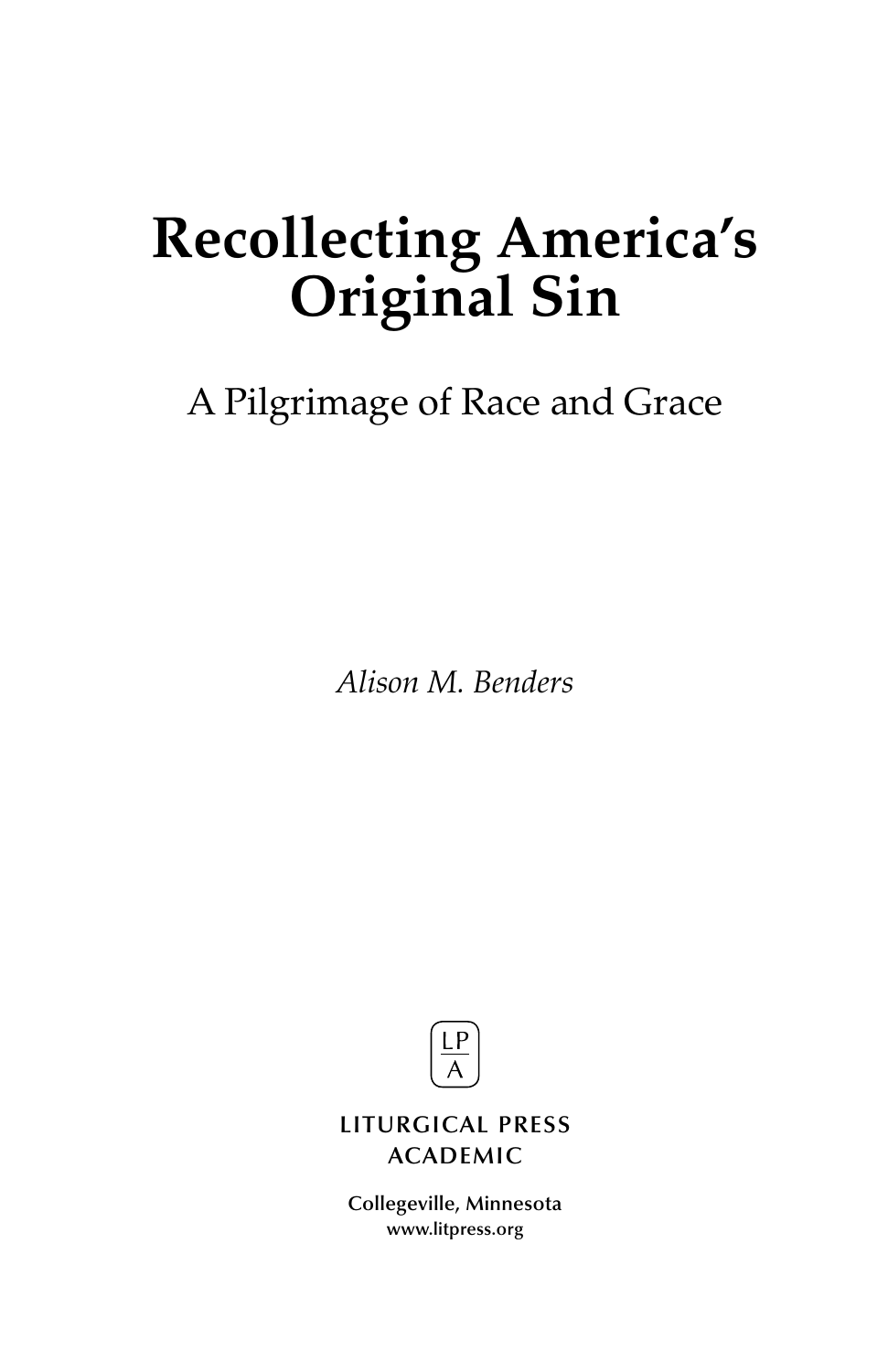Cover design by Monica Bokinskie. Painting: *The Fruit Picker* by Dareen Hasan. Used with permission.

Scripture quotations are from the New Revised Standard Version Bible: Anglicised Catholic Edition, copyright © 1989, 1993, 1995 the Division of Christian Education of the National Council of the Churches of Christ in the United States of America. Used by permission. All rights reserved.

#### © 2022 by Alison M. Benders

Published by Liturgical Press, Collegeville, Minnesota. All rights reserved. No part of this book may be used or reproduced in any manner whatsoever, except brief quotations in reviews, without written permission of Liturgical Press, Saint John's Abbey, PO Box 7500, Collegeville, MN 56321-7500. Printed in the United States of America.

|  |  |  | $\begin{array}{cccccccccccccc} 1 & 2 & 3 & 4 & 5 & 6 & 7 & 8 & 9 \end{array}$ |  |
|--|--|--|-------------------------------------------------------------------------------|--|
|  |  |  |                                                                               |  |

#### **Library of Congress Cataloging-in-Publication Data**

Names: Benders, Alison M., author.

- Title: Recollecting America's original sin : a pilgrimage of race and grace / Alison M. Benders.
- Description: Collegeville, Minnesota : Liturgical Press Academic, [2022] | Includes bibliographical references. | Summary: "Explores antiblack racism throughout US history through a Christian spirituality lens. The reflections on historical moments and places are fashioned as a spiritual pilgrimage that integrates listening, reflecting, and daily living"— Provided by publisher.
- Identifiers: LCCN 2021051328 (print) | LCCN 2021051329 (ebook) | ISBN 9780814665084 (paperback) | ISBN 9780814665336 (epub) | ISBN 9780814665336 (pdf)
- Subjects: LCSH: Racism—Religious aspects—Christianity. | Race relations—Religious aspects—Christianity. | Racism—United States. | United States—Race relations. | Christian pilgrims and pilgrimages—United States.
- Classification: LCC BT734.2 .B46 2022 (print) | LCC BT734.2 (ebook) | DDC 277.308/3089—dc23/eng/20211118
- LC record available at https://lccn.loc.gov/2021051328
- LC ebook record available at https://lccn.loc.gov/2021051329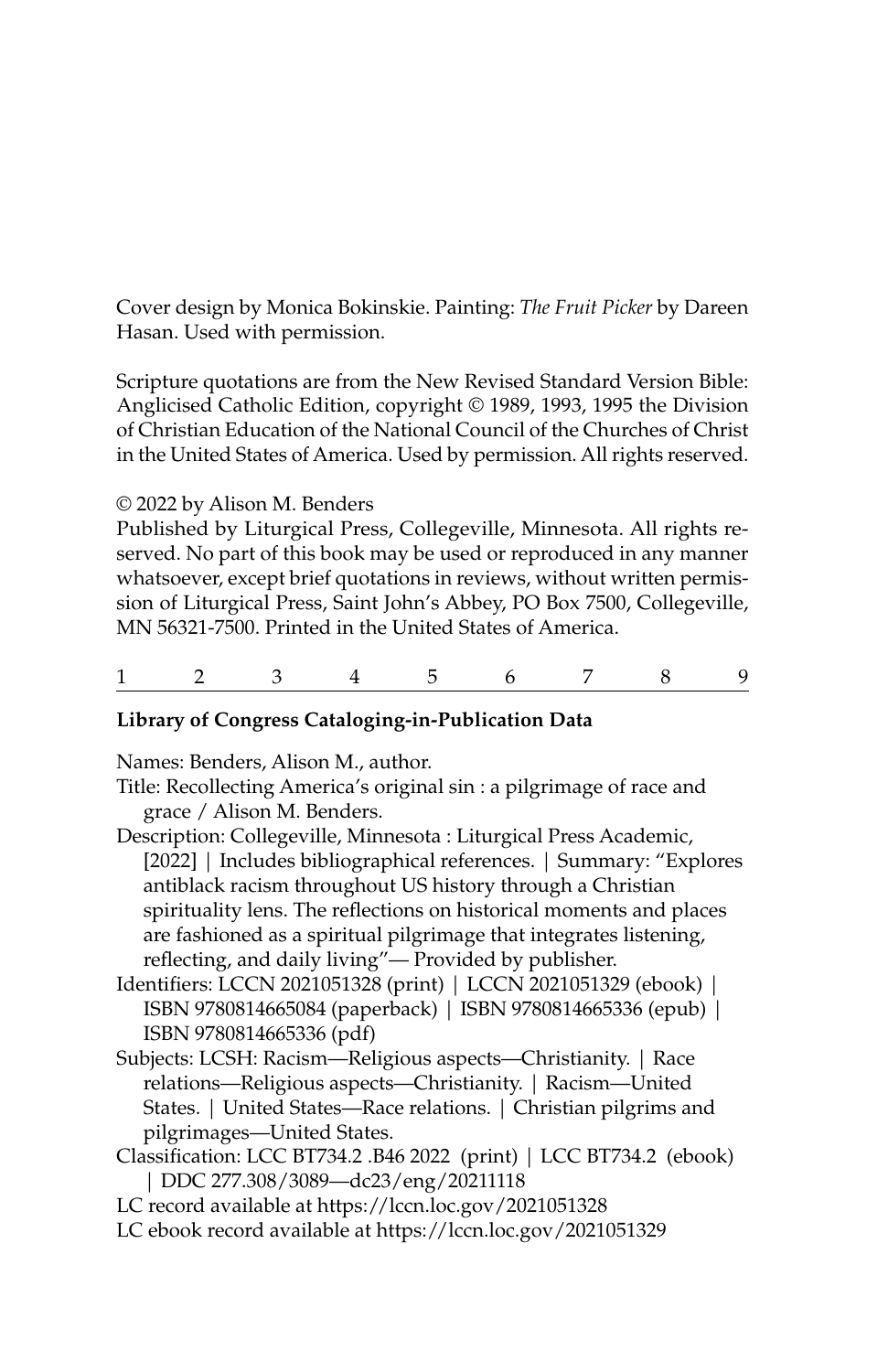~ For my brother Drew (1952–2021) a pilgrim in spirit and in service

~ For all the members of the Fall 2018 Race, Justice, and Theology class from JST

~ For my family, with deepest love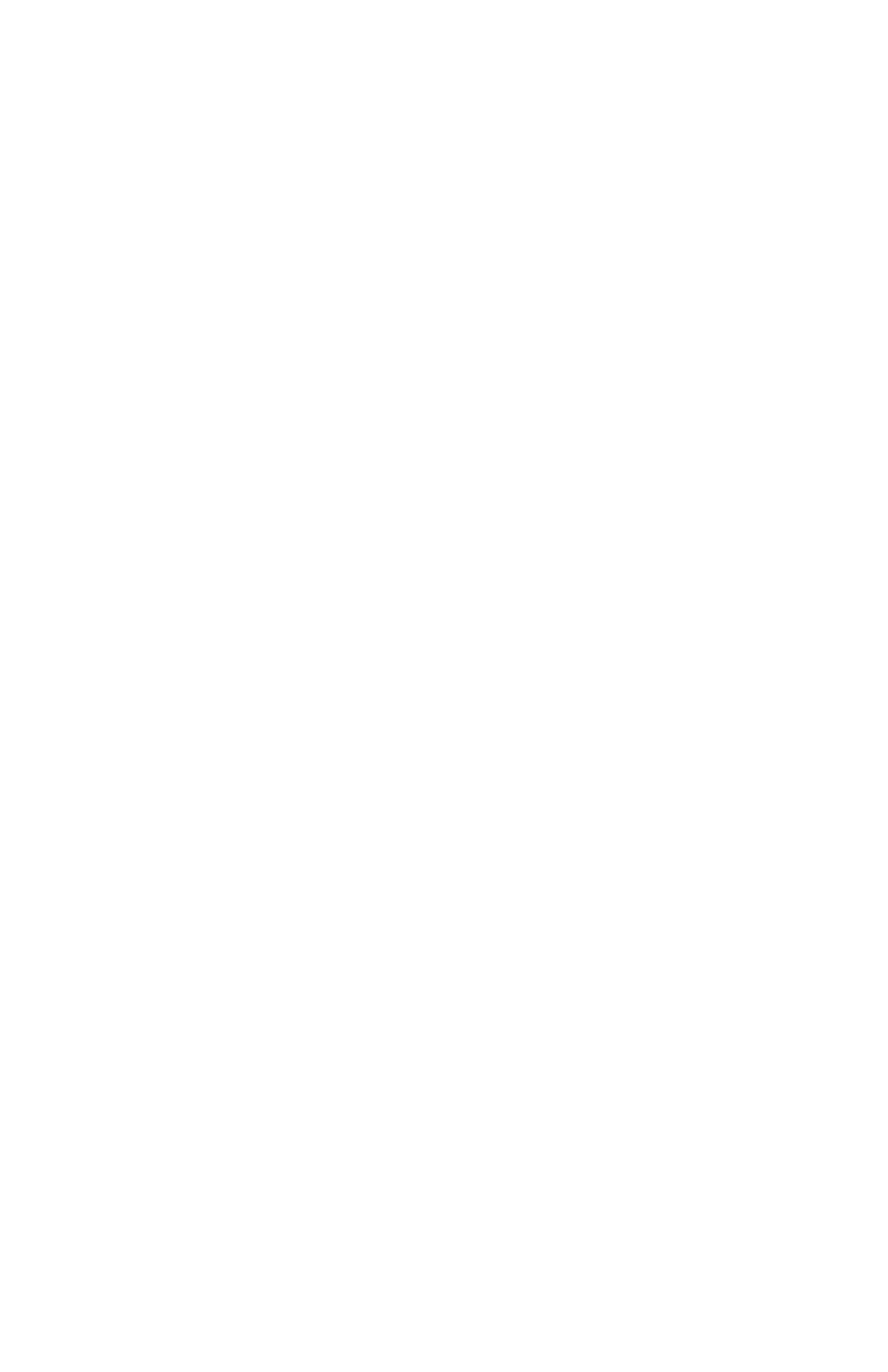## **Contents**

Preface ix

## First Week On the Threshold of a Journey 1

Moment 1: Reckoning 1 Moment 2: "When You Pray, Move Your Feet" 5 Moment 3: Mr. Jefferson's Shadow 10 Moment 4: Teach Your Children Well 17 Moment 5: Ties That Bind 20 Moment 6: Origins and Original Sin 24 Moment 7: It's Not Just Black and White 28 Getting My Bearings 30

#### Second Week

#### Shackled Past and Present in Louisiana 33

Moment 1: Sold Down the River 34 Moment 2: The Past Is Present in New Orleans 41 Moment 3: Raising Cane 49 Moment 4: Raising Cain 55 Moment 5: New Orleans Saints 60 Moment 6: Black and Catholic 66 Moment 7: The Lower Ninth Ward 69 Unshackling from the Past 75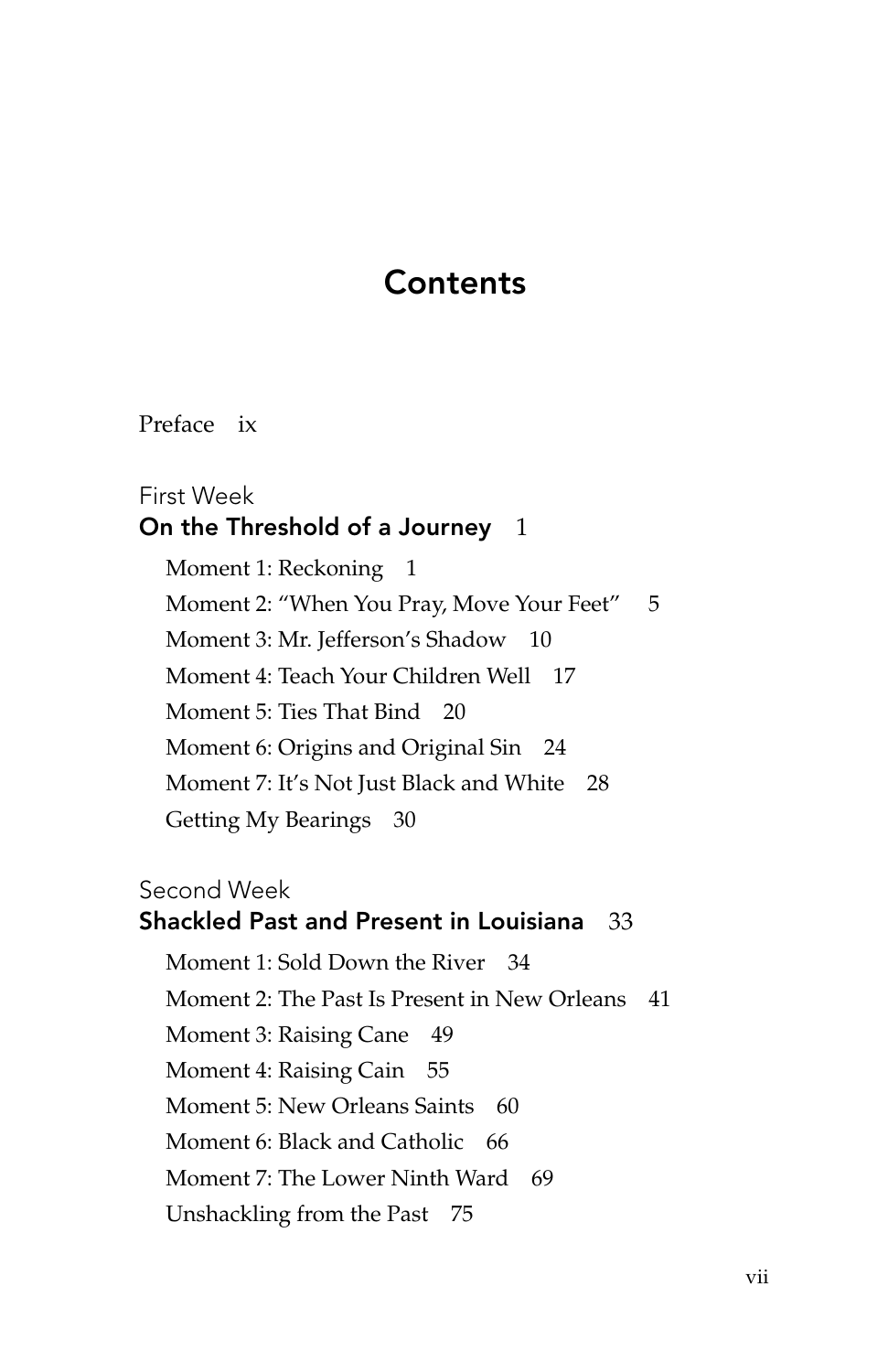viii *Recollecting America's Original Sin*

## Third Week A Deep South Revolution 77 Moment 1: Strange Fruit 78 Moment 2: Feet and Faith in Montgomery 84 Moment 3: "You Do It to Me" 89 Moment 4: Proud Selma 95 Moment 5: "What Mean These Stones?" 103 Moment 6: Mighty Morehouse 107 Moment 7: 1968 112 Turning North 116

## Fourth Week

## Just Resistance 118

Moment 1: The Cleveland-Glenville Shoot-Out 120 Moment 2: Northern White Resistance and the Lost Cause 127 Moment 3: Counting Beads of Hope 133 Moment 4: Resisting Segregation—Now 137 Moment 5: Resisting Segregation—Then 143 Moment 6: Just Reckonings 147 Moment 7: On That Day 150

Selected Bibliography 153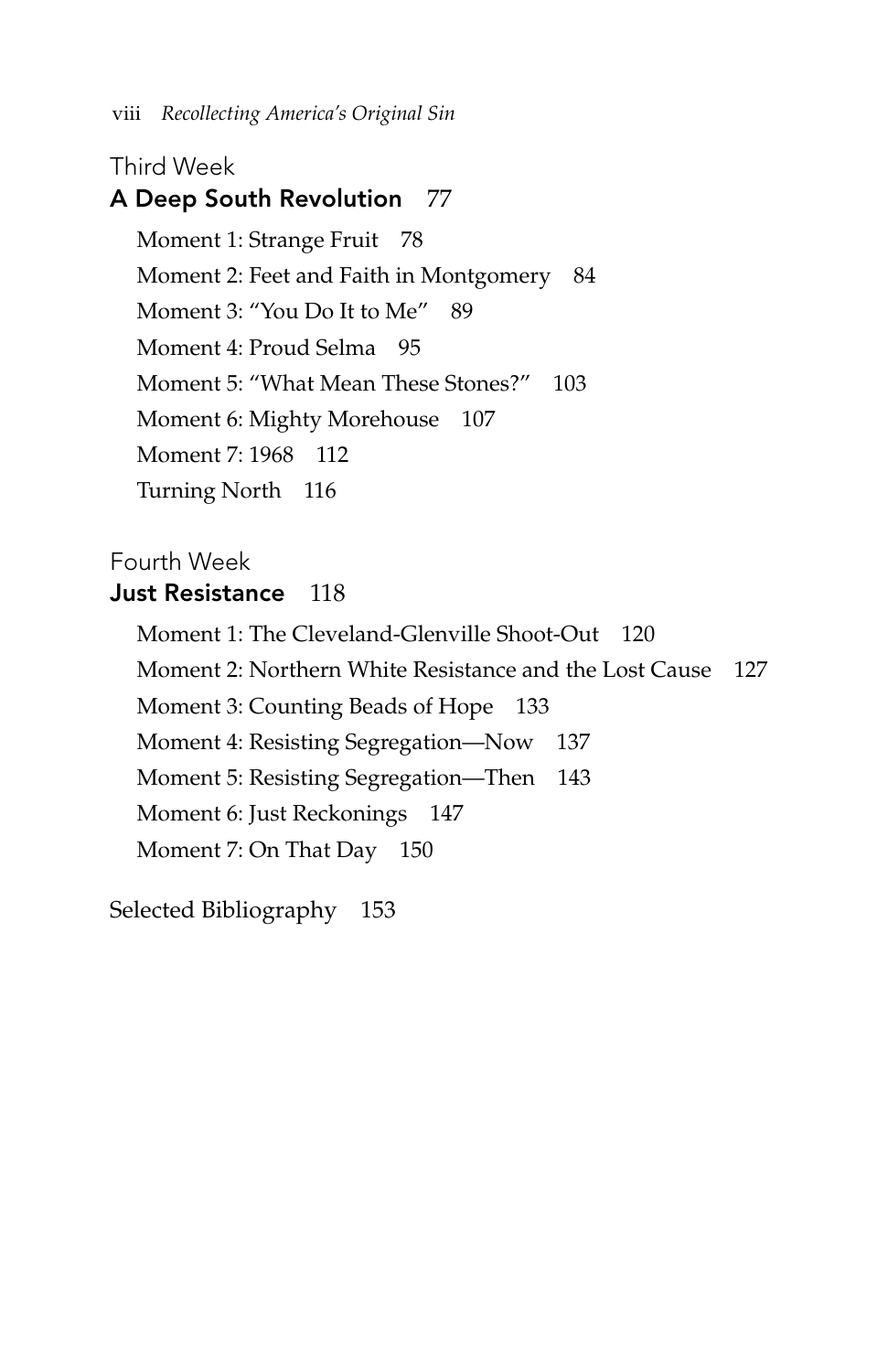## Preface

We live in reckoning times. For years now, daily unprecedented events have challenged reliable routines for Americans. They force on us a reckoning about who we are and what we value. They demand that we declare ourselves for or against. If we remain silent, we are complicit. When we speak, we say too much or not enough. The year 2020 sparked national reckonings long in the making. My pilgrim story visits shrines and holy places in the nation's history to encounter moments that have led to these reckonings. I look through the lens of Blackwhite racial justice. Our nation's path has also been my own color-line journey as a white woman in an interracial marriage. In walking the color line, I discovered moments of lament, moments of conversion, and gifts of great wisdom.

This race and grace pilgrimage was planned as a Civil Rights journey to be taken in the fall of 2020. A global pandemic interrupted my plans, just as it interrupted the whole world. Since traveling was so limited, and direct human interaction so constrained, this pilgrimage unexpectedly became purer and more intense. I still traveled but, really, from my desk chair, using journals and memories. I filled out my own experiences with the insights of scholars and poets. The pilgrimage lasted longer than I had anticipated even though the circumference of my explorations was reduced to thousands of footsteps, not thousands of miles.

As with all pilgrimages, my color-line path remained a journey seeking transformation. The pandemic, however, stripped away the prospects of travel and spontaneity. The enforced distancing also stripped away distractions. I did not travel far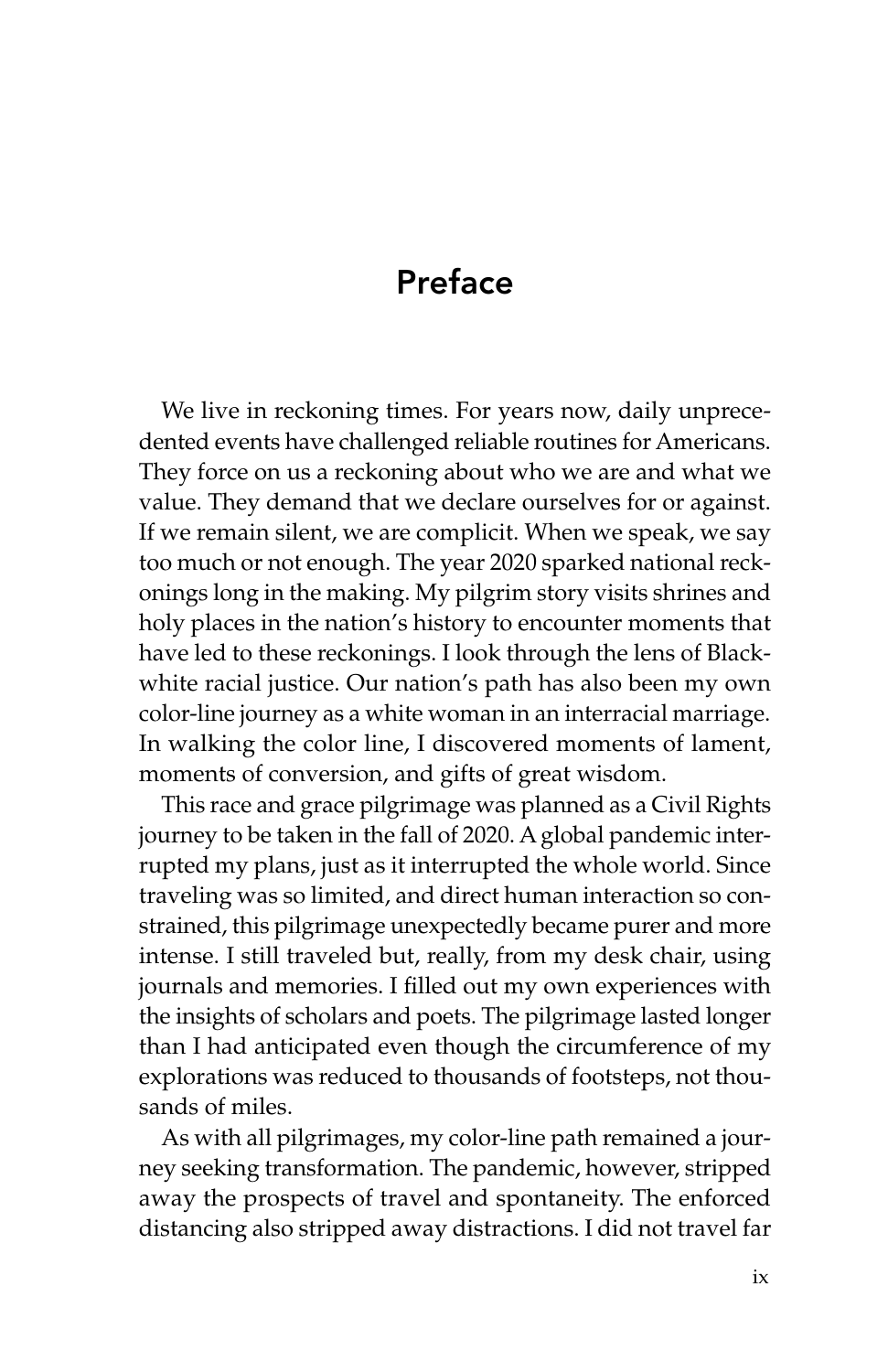beyond my home community on foot, but the Spirit led me deeply into the desert to reckon with my own sins and the sins of America's white culture.

When I first prepared to take a physical journey to recollect America's original sin, I had anticipated that the actual travel would make up the core of the spiritual encounter. I thought I would move my feet as I prayed myself through our nation's history of slavery, race, and persistent white supremacy. In preparation, I investigated holy sites of resistance and sites saturated with conflict or triumph. I studied our nation's prophets of justice for inspiration and blessing. I considered who might have living water to wash America clean in the struggle to redeem our story on race for this time and place for a justice-saturated shared future. But COVID disrupted all my calculations. It disrupted the world's expectations. Disruption, I learned, was grace.

In the separate space of a pilgrim time, I recognized our nation's persistent sins as I examined my own conscience. These sins are a failure to love God and the repudiation of God's call to love our neighbors fully and justly. I rambled through U.S. history focusing on the color line dividing Black people and white people, listening for God's appeals, exhortations, and reprimands. I felt myself at a reckoning moment along with our country. I wondered whether we were at a genesis moment, a new creation, when we might begin again on the project of living justly together. I heard God's grace inviting me to convert my heart and dwell in a covenant community—a beloved community where all belong.

My pilgrim path to recollect America's original sin, therefore, led me deeply into pivotal moments of our nation's history. I pieced them together during the world's pandemic pause. Some historic moments were jumping-off points for faith connections. Other moments connected with places in Louisiana, Alabama, and Georgia that I had visited as a part of a class, Civil Rights Immersion, during the fall of 2018. Still others came from personal experience, either places and events from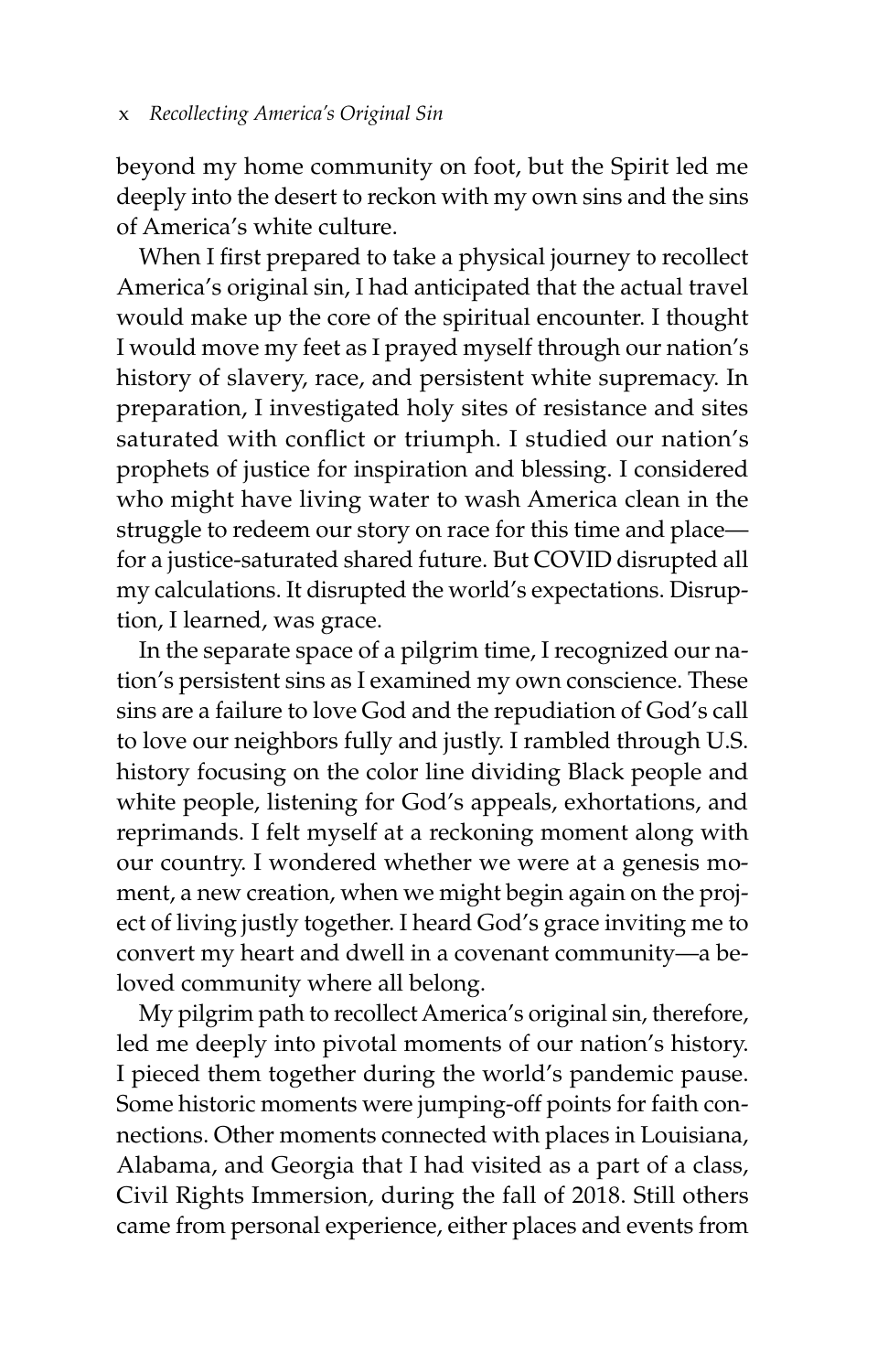my family's story or places in my city that I was able to visit during the spring of 2021. Like landmarks upon a pilgrim's path, the moments strung together from history, memory, and imagination became a real journey recollecting America's original sin. The selected moments, few among so many possible, ignited my desire to respond faithfully to the reckonings of our time that have called us to justice.

I thank God for graces rained upon me along this pilgrim path—for the time apart, for wise guides with discerning words, for the cloud of witnesses who accompanied me, for the unexpected hope that justice is possible in a kairos moment.

I invite others to join me in this sacred pilgrimage space. No preparation is necessary; all that's needed is an open heart ready to encounter what may come. This book is not a travel guide or a theological treatise. We're on a pilgrimage. Accept each separate moment as an invitation to savor the place or situation with grace and possibility. We can become *communitas*, a community bound into a shared hope by walking and praying together. According to the ancient Israelite prayer: *Shema!* Hear, O Israel! Love God and love your neighbor with your whole being!

For me, *Shema!* has been the Spirit's summons to walk with wide-open eyes and then respond. Walk with me! *Shema!*

> Alison M. Benders Berkeley, California/Cleveland Heights, Ohio Pentecost Sunday 2021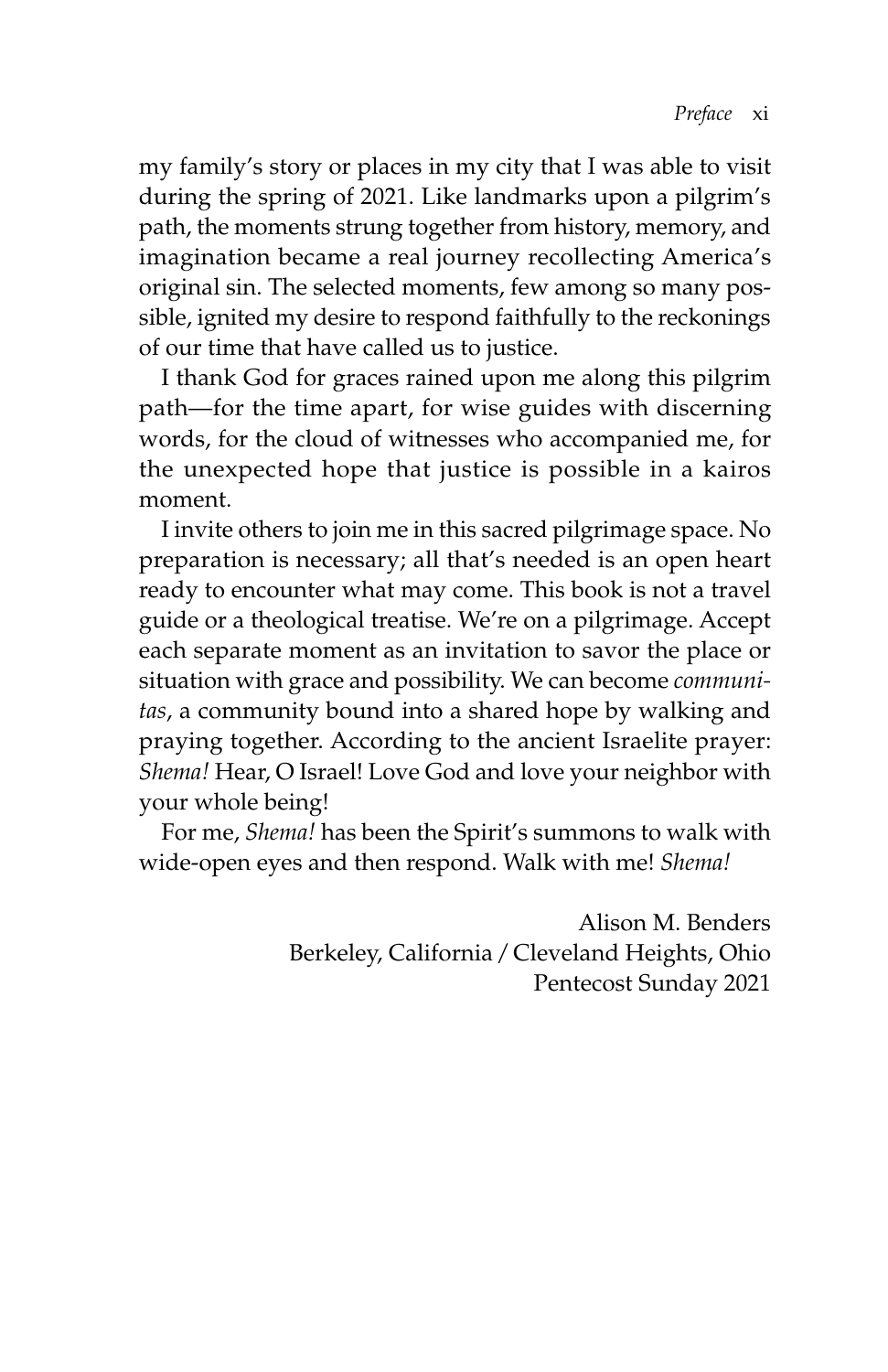## Second Week

## Shackled Past and Present in Louisiana

During the second week on pilgrimage I explored Louisiana, figuratively a hop, skip, and jump in time and distance from our country's East Coast colonial origins. While the regional cultures differed, both were bound by our nation's deep-rooted racial caste hierarchy. In the moments of this week, the country's nineteenth-century slaveholding society built upon chattel slavery was still in plain view in Louisiana. The country's past still shackled African Americans; it shackles all Americans.

Before this color-line pilgrimage, New Orleans and Louisiana had refused my efforts to box them, safe and sound, into domesticated sketches. The humidity, heat, and hurricanethreatened bayous formed tangled, damp impressions in my mind. The region also sparkled, beckoning me like colorful and dangerous glass shards. Before this pilgrimage, I had known only bits and pieces about this paradoxical delta city that has lived so tantalizingly large in the national imagination. I had gathered all sorts of facts and facile judgments from TV, online media, and friends' vacation reports. Picture-perfect ads of New Orleans had tempted me to saunter through the French Quarter as a place of gaudy Mardi Gras celebrations promising bacchanalian release from the drudgery of northern winters. Jazz was born here, as were all the musical genres so distinctively American: the blues, Negro spirituals, rock and roll, and hip hop. Its cuisine and place names revealed its French and Creole history. Preparing for this week's trekking, I realized finally what unnerved me in the menacing memories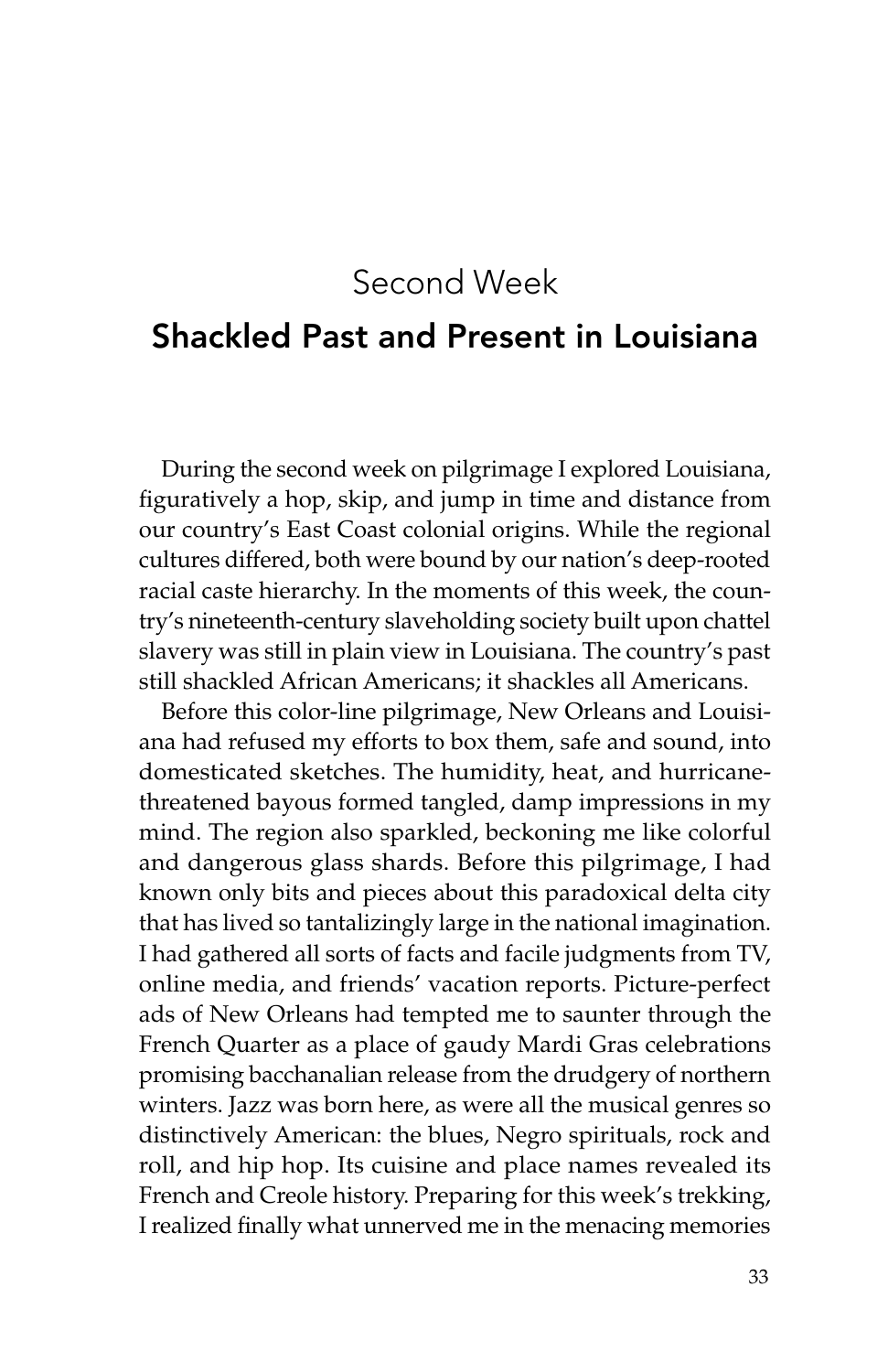and sharp, splintered tales that I had collected about New Orleans: with the proverbial log in my eye, I had not wanted to confront New Orleans and Louisiana because recollections of terrible racial violence there frightened me.

My itinerary this week led me first to New Orleans proper. Its past was cached in restored historic buildings, burrowed in the land's vegetation and marshes, and narrated in the residents' speech and customs. To trace the color line running through the region, I began on the banks of the Mississippi River near the port. Then, past the ironwork and alleys of the French Quarter, I recollected the *communitas* echoes of drum celebrations, which had pulsed in Congo Square's foot-pounded dirt commons. On an upriver plantation museum, now tranquil, I faced the reality of enslaved human beings' short, brutal lives that unexpectedly intersected my own. I paused to excavate the Catholic presence in the region. My own faith ancestors both shamefully sinned against their fellow human beings and audaciously triumphed over the surrounding sin-soaked culture. The last moment of this week allowed me to pause in the Lower Ninth Ward under the levees' ominous shadow. Here was the legacy of enslavement, presenting itself as poverty and social abandonment as Black residents demanded that America fulfill its promises to them.

To grasp America's original sin, I had to pay attention to what happened in the Deep South along the Mississippi River two hundred years ago, so I begged God's grace for a wideopen heart. Defended with my father's shillelagh, girded with my penitential prayer, and steeled for the unpredictable, I journeyed to New Orleans to reckon with its past—with our country's past. I was surprised by what I discovered this week about our nation and myself. *Shema!* Walk with me!

#### Moment 1: Sold Down the River

Standing early on a Saturday morning at a broad bend on the murky Mississippi's east bank, I tentatively breathed in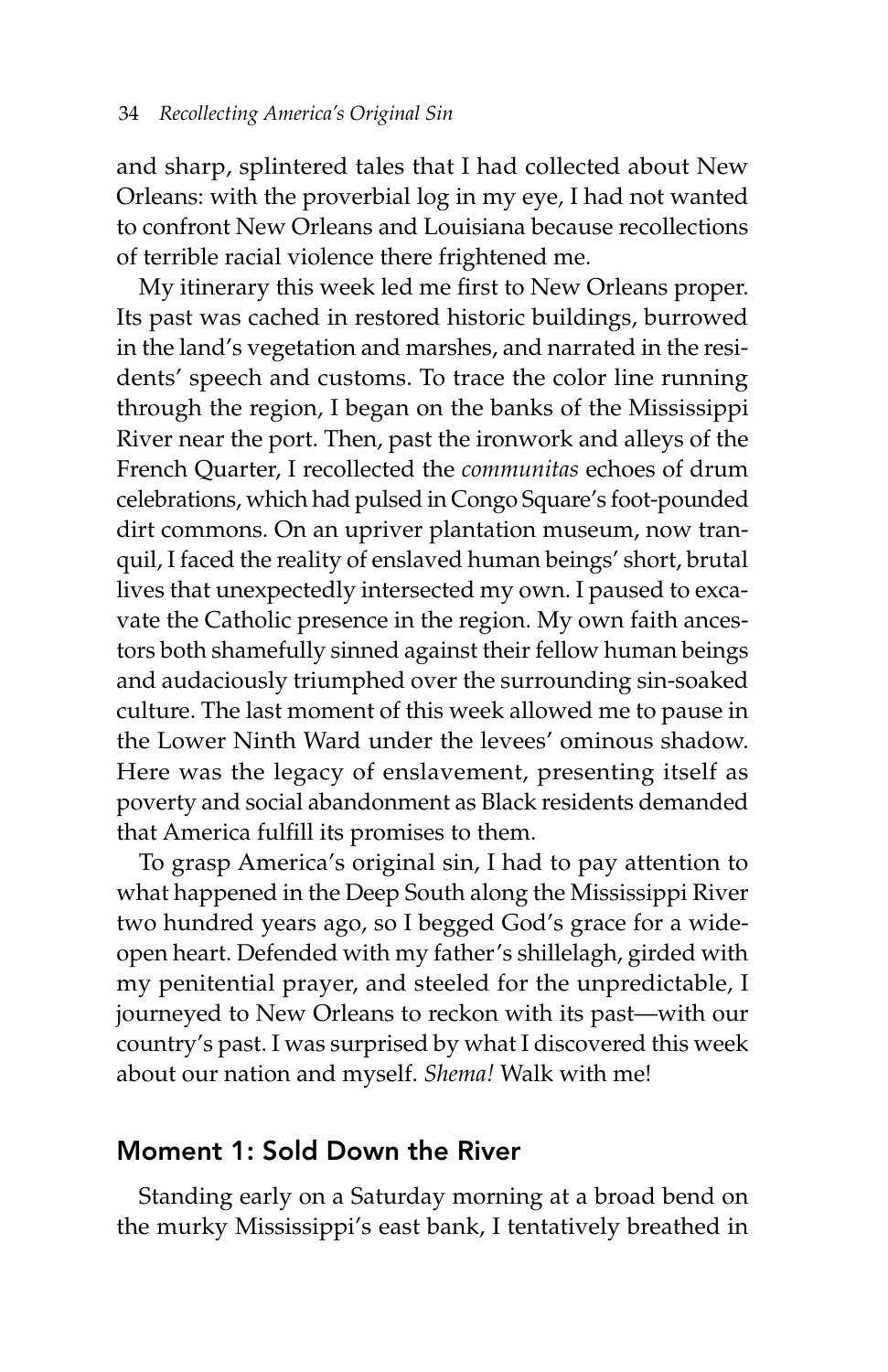the mild fall air. The Mississippi River flowed from its far-north source in Minnesota south over two thousand miles to the Gulf Coast. It marked the boundary between the country's Britishsettled states and the French territorial expanse that Jefferson purchased for the United States in 1803. French explorers settled the Gulf Coast from east to west and asserted ownership over the vast Mississippi watershed for France. The sprawling settlements of New Orleans from its earliest days have flourished for centuries a few miles inland from the wide flat delta where river and land mingle. From the river's edge at the Jackson Square landing, I looked west to Algiers Point, where the transatlantic slaving ships had disgorged their human cargo.<sup>1</sup> Enslaved individuals were then bound away to the French Quarter for sale. Today, anguished moans no longer floated on the wind. I saw only an incongruous assortment of riverfront hotels, high-rise buildings, and tricked-out steamboats with their layered decks. These hardly squared with the ships that once docked there with kidnapped cargo in their holds. To the south of Jackson Square, I saw seemingly innocuous industrial cranes thrusting their white skeletons skyward to load and unload ships crammed with ever-changing payloads.

1 The *Slave Voyages* database documents over 325,000 men, women, and children who had been shipped legally and illegally to the North American coast during the centuries of the transatlantic slave trade—mostly to the Carolinas, to the Chesapeake Bay region, and in lesser numbers, to Canada. Researchers estimate that over 12 million Africans in total were transported for enslavement on the American continents and the Caribbean islands, one of the largest forced migrations in human history. Approximately 95% of all Africans disembarked in the Caribbean and South America, 4% in North America, and the rest in Europe. Records document that, in 1719, the first two ships originating from the west coast of Africa carried kidnapped individuals to Louisiana; over 100,000 people were eventually sold as chattel to labor on land and in cities in Louisiana before the Emancipation Proclamation. "Explore the Dispersal of Enslaved Africans across the Atlantic World," *Slave Voyages*, accessed February 15, 2021, https://slavevoyages.org/.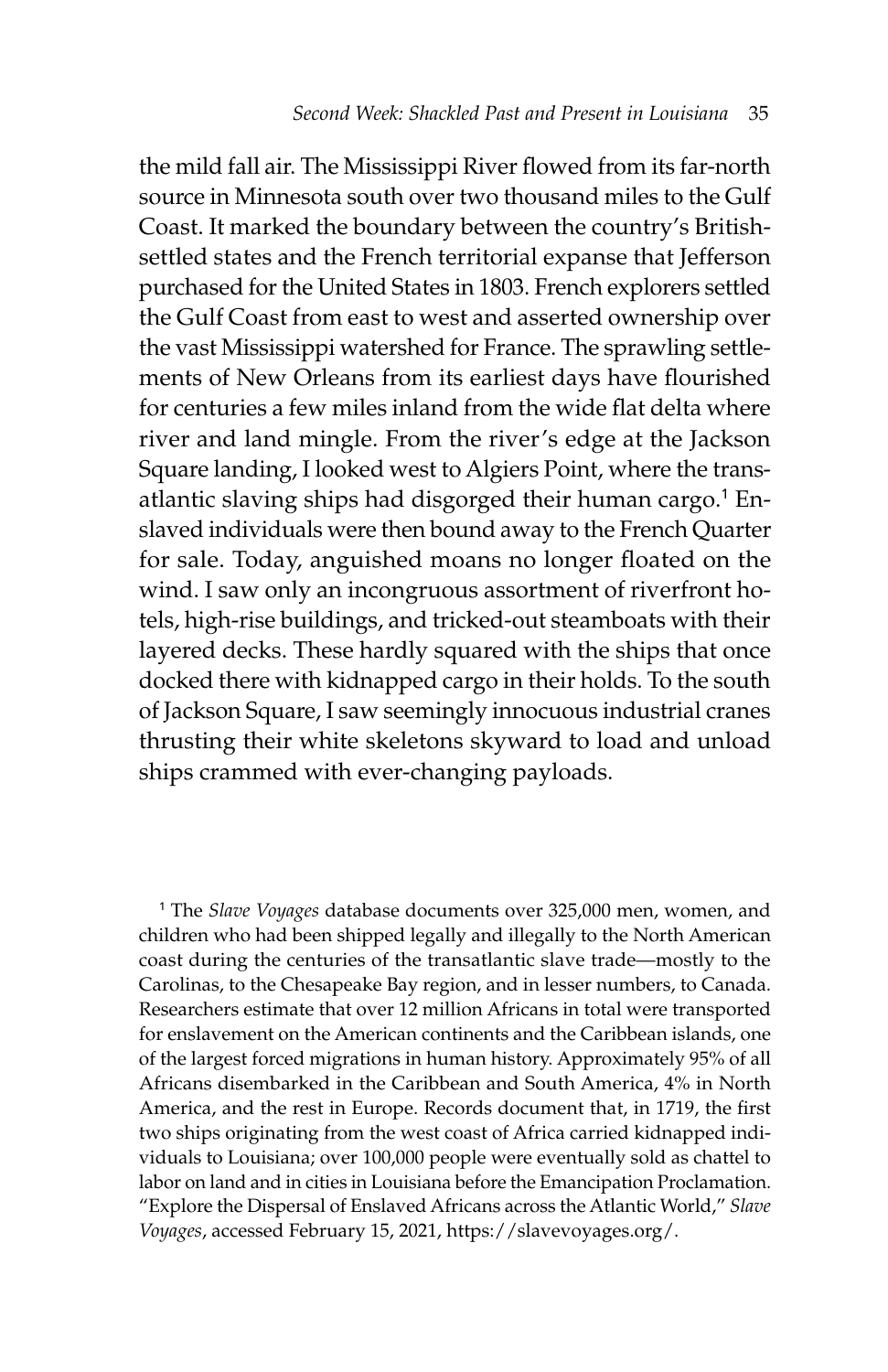"Moans are the utterance of choice when circumstances snatch words and prayers from bereft lips. As time went on, the moans from the slave ship's cargo hold lost their human sound, for there is no bodily response that could assuage or comfort, no sound that could fully express the horror. If there were such a sound or expression adequate to the task, it would break the hearts of all who heard it."

Barbara Holmes, *Joy Unspeakable*<sup>2</sup>

"Sold down the river" expresses betrayal. It's a casual expression signifying dismay when our friends or family members have not supported us as we expected. We rarely pause over its origins when we complain that life's deck has been stacked against us. "Sold down the river" actually refers to this country's shameful, shrouded but well-developed business of transporting enslaved people inland to plantations distant from the East Coast ports. The "inland slave trade," as it had been called, flourished right up to the Civil War. The practice of selling kidnapped and enslaved persons down the river began in earnest in 1808 after the international community banned the transatlantic trade. Thus, breeding and transporting people for forced labor within the South became a lucrative industry in itself. It generated profits to salvage the declining fortunes of the Eastern Seaboard's landed gentry. In the nineteenth century, New Orleans was one of the largest marketplaces for purchasing enslaved laborers.

The betrayal of being "sold down the river" captured the experience of Africans and their descendants in the Upper South of Virginia and Maryland. The threat of sale was psychological torture sometimes used as a threat to control unruly laborers, but tragically, it was too often a reality. Black people,

<sup>2</sup> Barbara A. Holmes, *Joy Unspeakable: Contemplative Practices of the Black Church* (Minneapolis: Fortress Press, 2017), 49–50.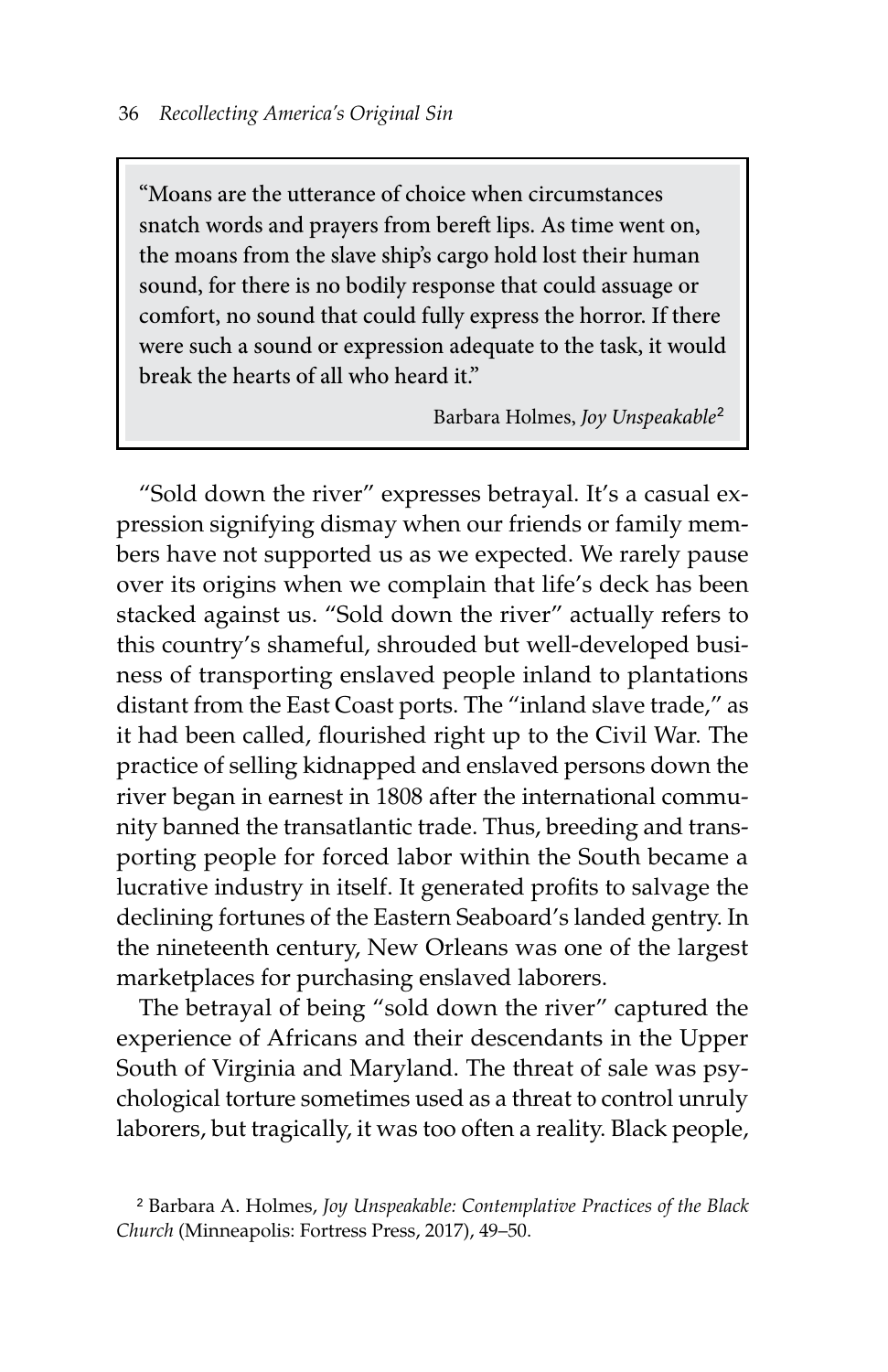enslaved or free, were ripped without warning from their families to be sold down the river. Some were kidnapped, others were traded by white families who owned them. All were sold to drivers whose only job was to move the human chattel to the marketplaces further west and further south. Whipped along a trail of tears out of Alexandria, Richmond, or Norfolk,<sup>3</sup> they trudged in coffle lines, dozens of human beings chained by their legs and necks. Scarcely protected from cold and heat, they trekked mile after mile. Seeking the most profit possible, drivers force-marched men, women, and children across the Blue Ridge Mountains of Virginia, across the song-celebrated Shenandoah River. People were shipped down the Ohio and the Mississippi Rivers, to Deep South auction blocks. Louisville and Natchez were departure ports for flatbeds and steamboats bound for New Orleans with their human cargo. Researchers estimate that nearly a million enslaved laborers from Virginia and Maryland were driven further south and inland to enrich plantation owners during the agricultural boom and bust cycles of the nineteenth century. The height of the trade coincided with the settlement of the Louisiana Territory, land lust fueled by sparkling promises of wealth in the lawless infancy of global market economies and the rise of corporations. Even though northern states had abolished slavery, their factory towns flourished on the backs of crops produced by human chattel.

A bit further along the riverbank in New Orleans, I studied the tall bronze marker near the public sidewalk that tallied for tourists what had happened here. The marker for the "Transatlantic Slave Trade to Louisiana" recounted this history in a

3 Edward Ball, "Slavery's Trail of Tears: Retracing America's Forgotten Migration," *Smithsonian* 46, no. 7 (November 2015): 58–83. For this moment, I also relied on Edward Baptist's extensive research and rigorous analysis of the inland slave trade in the U.S. and the conditions of enslaved individuals' lives in *The Half Has Never Been Told: Slavery and the Making of American Capitalism* (New York: Basic Books, 2016).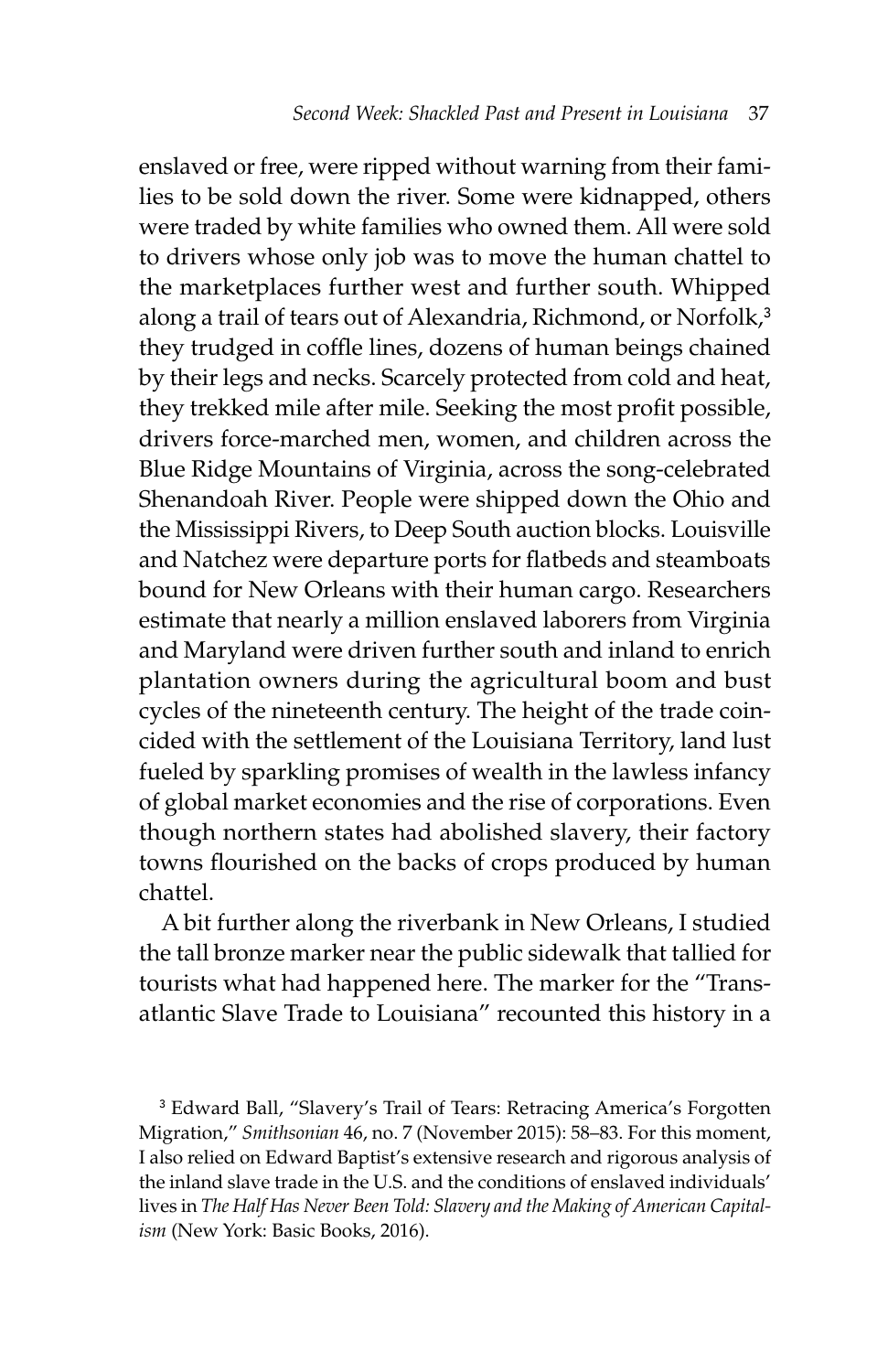single central icon emblazoned with the widely recognized Pan-African colors: yellow, red, and green. A canary-yellow circle surrounded a heart-shaped image of the sankofa bird. The bird twisted its head backward toward its tail, retrieving a precious egg. *Sankofa* from Ghanaian tribal languages translates to "go back and get it." It symbolized that communities would be stronger when they retrieved and retained their ancestral values. The stylized bird was superimposed upon a dramatic red outline of Louisiana within the boundaries of Africa, the continent colored in vibrant green. The text below the icon related a few summary details of Louisiana's participation in the transatlantic slave trade, recording the tribes, genders, and ages of the Africans who were carried to this port against their wills.

The concrete amphitheater beside the Moonwalk pedestrian path offered me on that morning a cool, sturdy seat where I could rest and remember the souls who had passed through here in shackles. My heart felt like the braided weeds I saw on the dismal mudbank as the waves tugged at their stems. I was restless as my mind snagged on thoughts that were too much to take in.

Sankofa. Do we treasure our past? I mused to myself when I considered sankofa wisdom in the context of U.S. culture. Mostly, it seemed to me that people in the United States value being unfettered and free from their past. They treasure being an individual who can progress unfettered into the future. Ideas of freedom have changed in this nation since its founding. Thoughts of escape and a brave new world of freedom sustained British Puritans crossing the ocean as they dreamed of creating a shining city on the hill. They framed their story as God's deliverance from tyranny to liberty, an Exodus. At first reflection, Exodus seemed to be solely about emancipation, meaning to be free from the demands of overlords or monarchs. I knew that such a characterization of Exodus was too simple and pat. My faith understanding told me that Exodus was about fidelity—fidelity to relationships—much more than about being unfettered.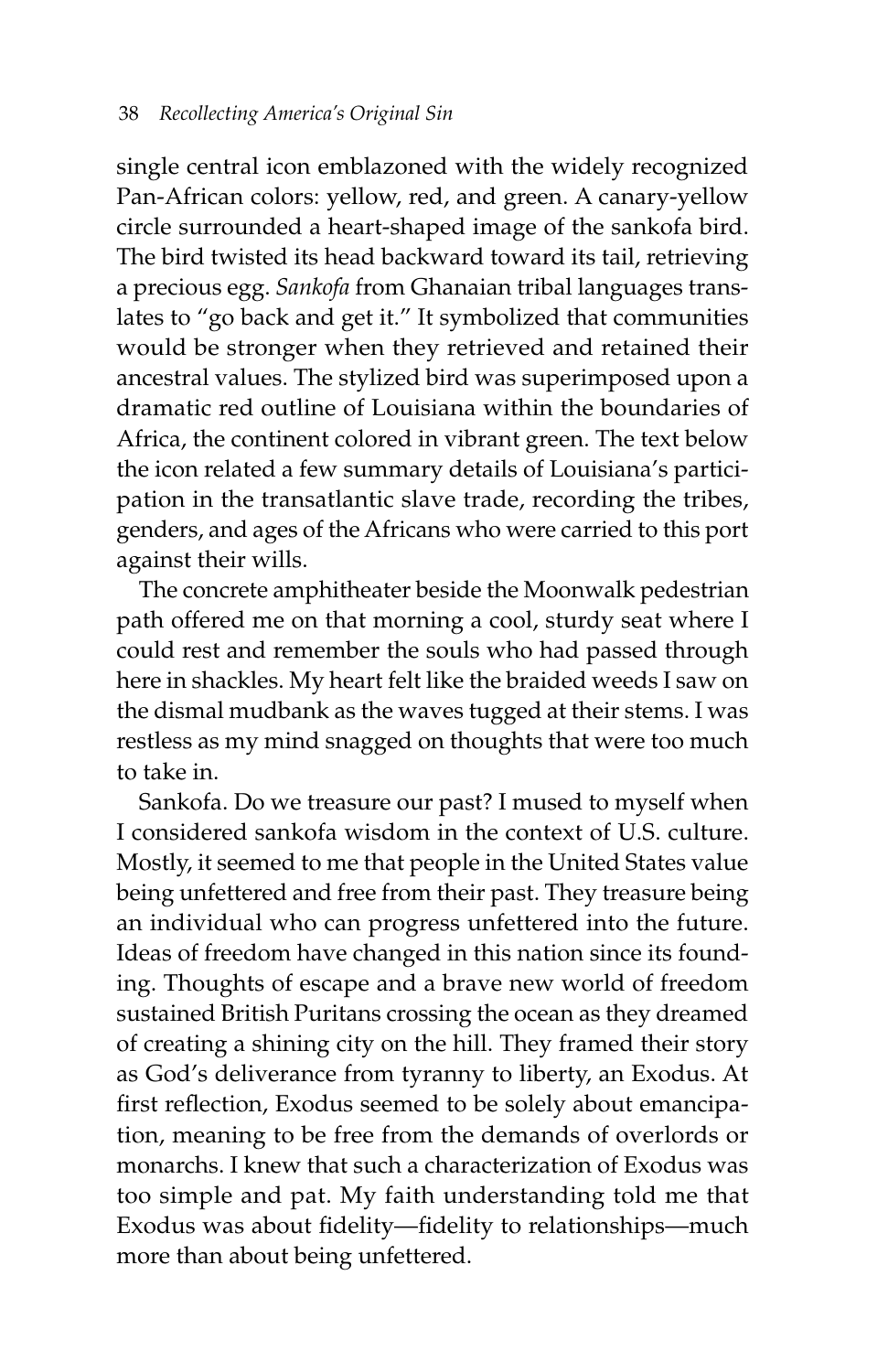The Hebrew Scriptures' Exodus drama is not history, precisely (although archeological evidence of the rise and fall of ancient Semitic tribes at the eastern end of the Mediterranean Sea aligns with the timeline laid out in Exodus). Rather, the drama recounts the Israelites' exciting escape from Egypt. Jewish tradition celebrates the Exodus events through ritualized Passover practices to remember how Yahweh saved them and formed them into God's own people. The Israelites' bondage started centuries before their enslavement in Egypt prompted them to call upon God: "*Shema!* Listen to our calls and save us!" Speaking for God to the pharaoh, Moses demanded: "Let my people go!" The angel of God executed all firstborn males in Egypt but "passed over" the Israelites, who had marked their lintels with sacrificial blood. Escaping in the confusing aftermath of widespread death, Moses led the people across the Red Sea's windswept bed, while the pharaoh's army drowned behind them in the crashing waters. Following this dramatic liberation, the Israelites roamed for forty years through the Sinai desert wilderness before they reached the banks of the Jordan River. God provided daily manna, nightly quails, and rock-sourced water to sustain the tribes. God and the Israelites sealed the Torah covenant on Mount Sinai, which memorialized their mutual and everlasting commitment to full fidelity and trust.

I felt kinship with the Israelites, who wandered forty years through a liminal desert space to meet God. Forty is a holy God-quantity in the Judeo-Christian Scriptures. With grace, deserts are paradigmatic settings where a person can wrestle with God and find transformation. In the Exodus desert adventure, God formed a collection of individuals from kin into covenanted community. In the long, holy pause between their enslaved past and their promised-land future, God and the Israelites pledged fidelity to each other: "I will take you as my people, and I will be your God" (Exod 6:7). The terms of the holy covenant became the Torah, the law that would govern the people's relationships. *Berit* is often translated from Hebrew into English as covenant or contract, but its literal meaning is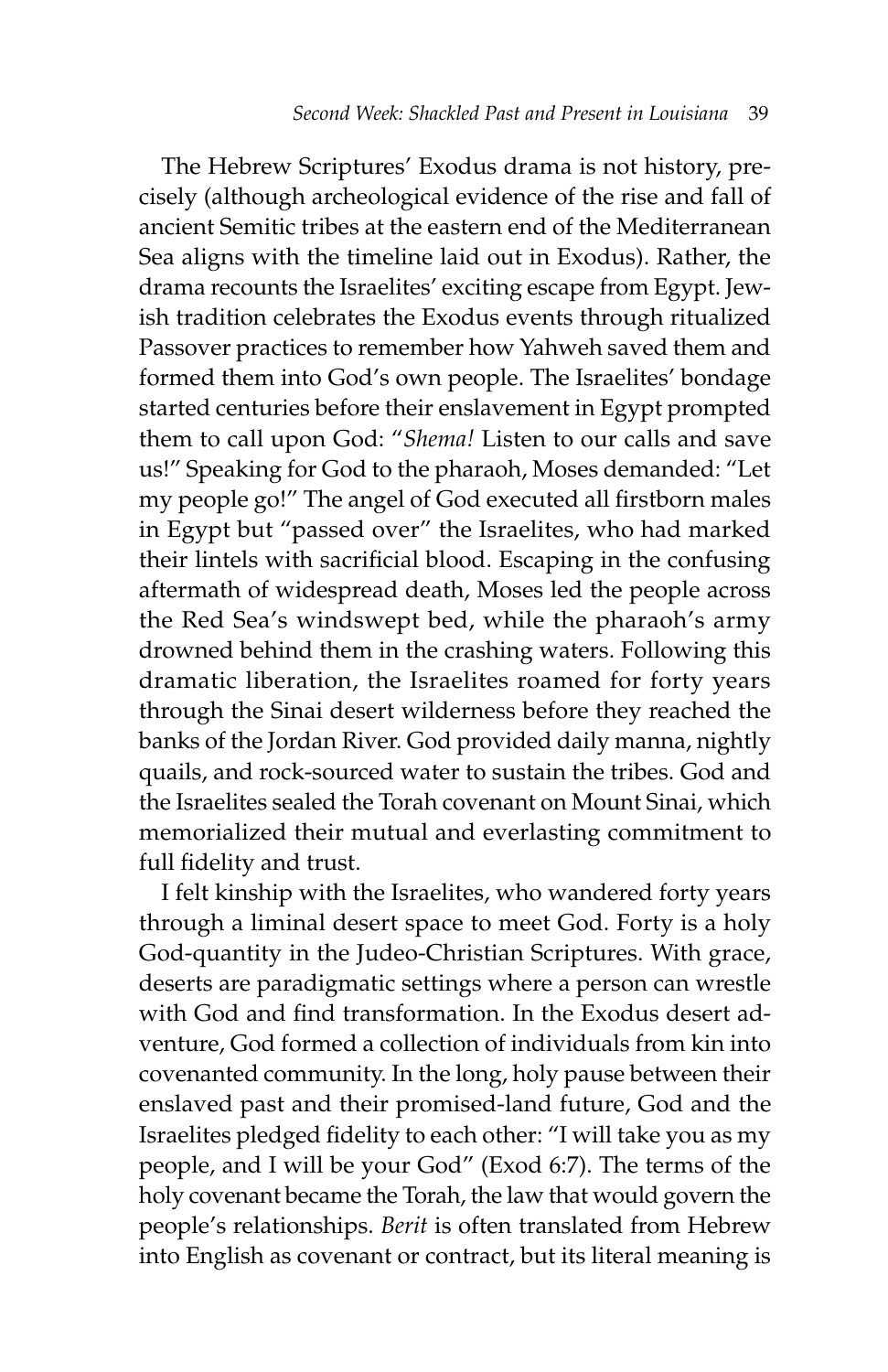"shackle" or "chain." The Ten Commandments dictated how the people would live bound together in covenant with God in the promised land. The commandments have been summarized throughout the centuries in two brief imperatives: love God and love your neighbor.

I was struck then by the essence of Exodus: Yahweh liberated Israel from slavery to the pharaoh so that they would be shackled to each other and to God's own self: "Remember the long way that the LORD your God has led you these forty years in the wilderness, in order to humble you, testing you to know what was in your heart, whether or not you would keep his commandments. He humbled you . . . in order to make you understand that one does not live by bread alone, but by every word that comes from the mouth of the Lord" (Deut 8:2-3). The Torah was the ligature identity—the *re-ligio*—that bound them together, past, present, and future.

Musings on Exodus brought me back to sankofa wisdom. To be liberated is to be emancipated from constraints for a purpose. God liberated the Israelites so that they would live in a community grounded in justice for a shared future. This aligned with sankofa. Sankofa meant to me that we could not separate ourselves from our sisters and brothers or from our past, especially the human relationship binding us as one. Relationships with other people are the only possible foundation for our lives. The meanings of sankofa and Exodus came together in my mind.

I stirred myself from my reverie, ready to meet New Orleans. In the benign sunshine, the silent, ever-flowing water restored some calm to my searching thoughts. The deep brown river's flow, gliding smoothly past, and the sparkling water itself seemed to offer a solemn tribute to the stolen lives and labor that built New Orleans and our nation. The great river's steady flow carried the past pain out to sea in a holy ritual of cleansing.

Psalm 51 again voiced my repentant plea before God: "Wash me thoroughly from my iniquity, / and cleanse me from my sin. / For I know my transgressions; / my sin is ever before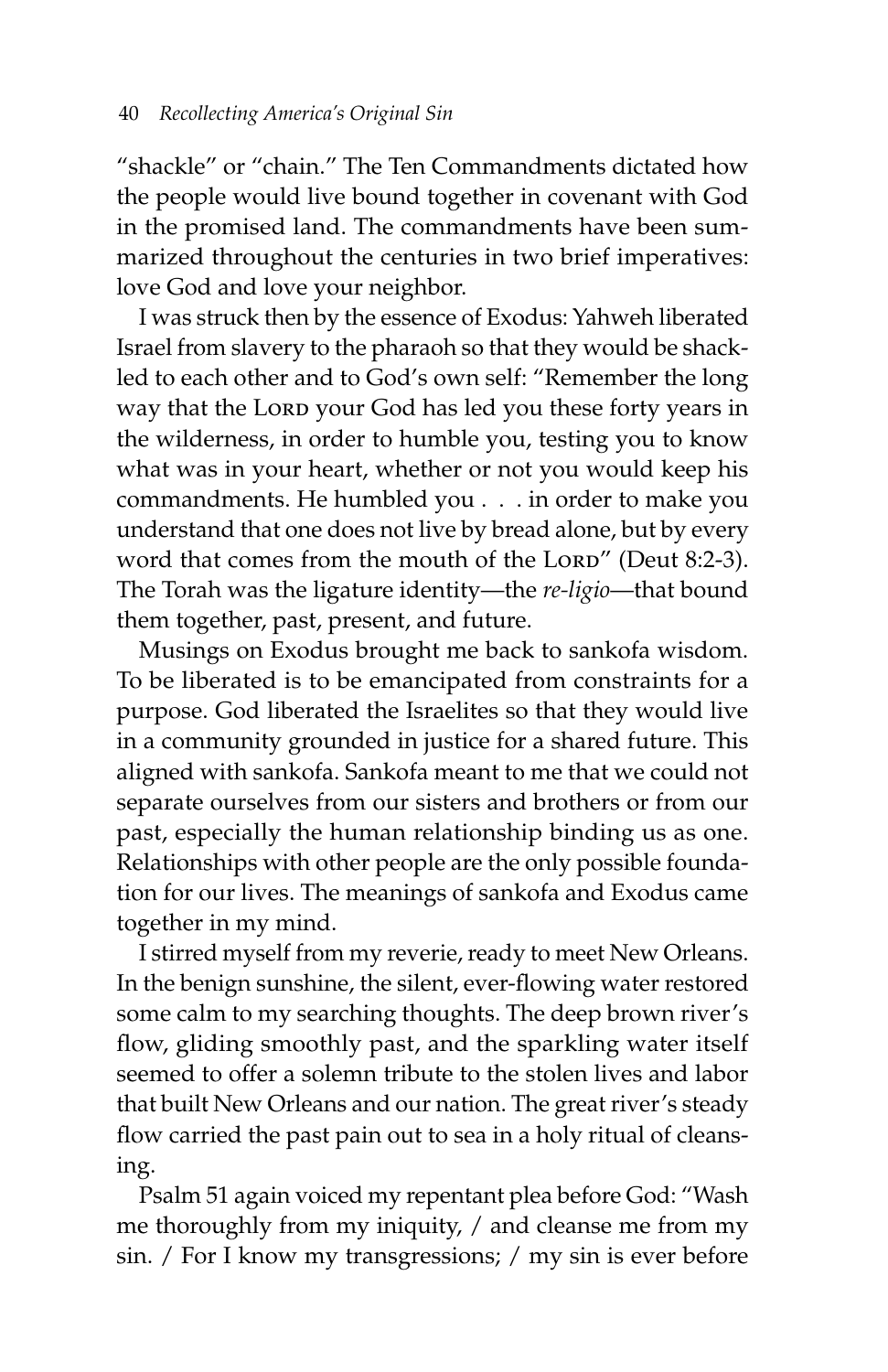me" (vv. 2-3). I understood that I needed to face the sin that still shackled our nation, the sin which has always been plainly before us. If I wanted to be a part of a community of faithful justice, I needed to face the full story of America's original sin and sift everything with the grace of sankofa wisdom.

### Moment 2: The Past Is Present in New Orleans

I turned from the river to the city. My steps led me in this moment from the French Quarter past the auction-block marker of the slave exchange, past the Tomb of the Unknown Slave, and over to Congo Square. All around me, I glimpsed evidence of the country's dark history even in the bright morning sunshine. I tried to pay attention and absorb what I experienced. As well as I could, I practiced *Shema!* and attempted to follow God's command.

*The French Quarter:* The crowded sidewalks on both sides of the French Quarter's narrow streets overwhelmed me. Tourists wandered, stopping and starting unpredictably, and music congested the air. Along with my feet, my thoughts stumbled at every new crossing as I tried to decipher the past hidden beneath ornately reconstructed building facades. During the antebellum period, this neighborhood housed one of the highest concentrations of millionaires in the South. Perhaps I should not have been surprised at the magnitude of money in a slavemarket city. Wealth and oppression go hand in hand; labor exploitation has so often been the mechanism by which governments secure extreme wealth for a privileged class of people.

Only a mile distant from the riverfront, the streets were awash—brimming—with racial and social complexity. The street names proclaimed New Orleans's French and Catholic lineage. St. Louis, St. Ann, and St. Peter Streets crossed the city, perpendicular to the Mississippi, from the river toward Tremé-Lafitte. Rampart Street and Barracks Street recorded the fortifications that once protected New Orleans from enemies storming up from the riverbank. Bourbon Street, named after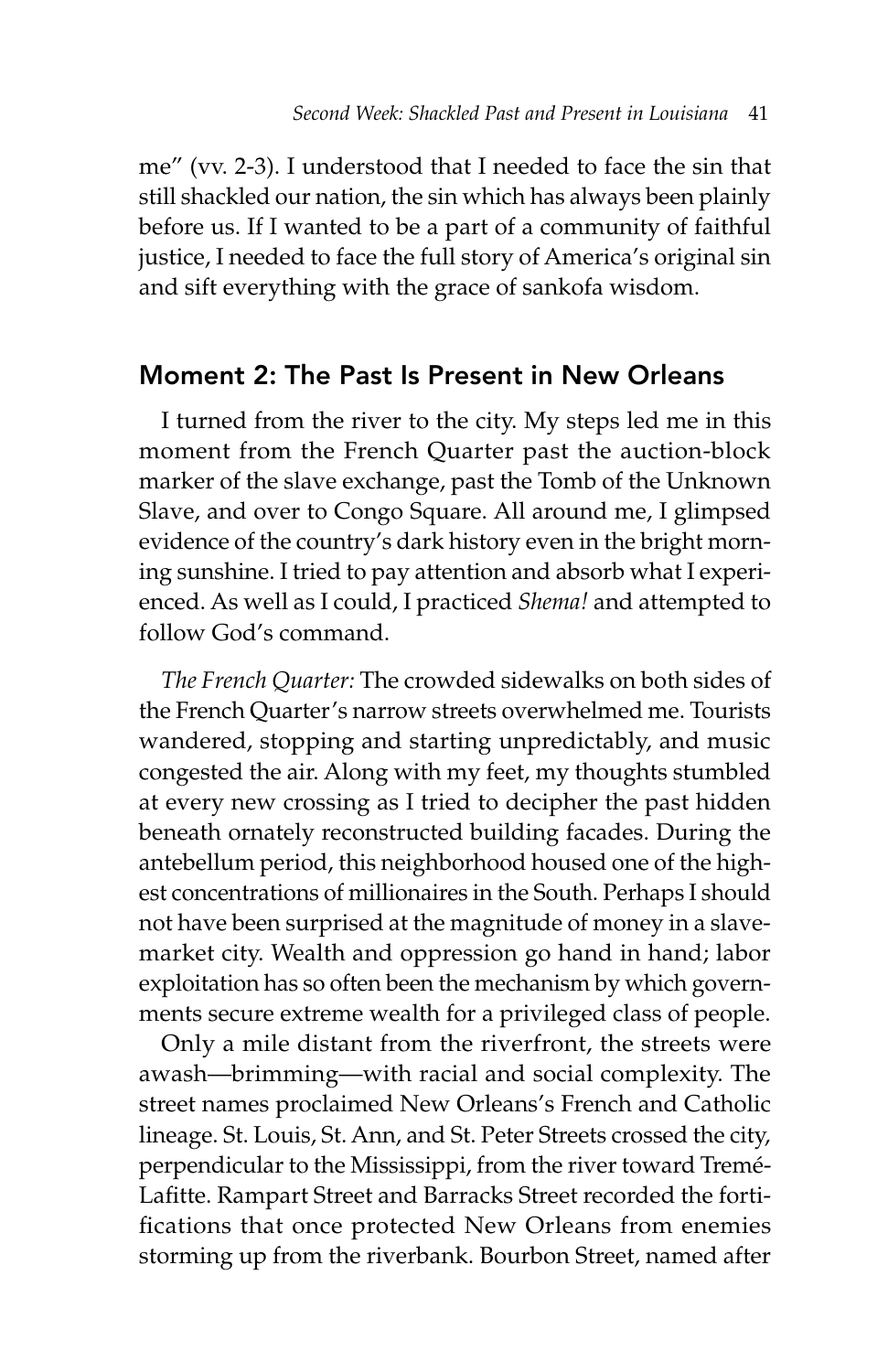the French ruling family in the early eighteenth century, and Dumaine Street, for the illegitimate son of Louis XIV, proclaimed their former royal alliances. These names sounded stilted in my broad eastern-midwestern accent. My speech marked me as an outsider, which is how I felt. But a foreigner, a saunterer without a place in this world (*sans terre*), can make connections that might have eluded the residents, who are too accustomed to what has been.

Even when the young United States nation purchased the Louisiana Territory in 1803, all shades of humanity destined for all walks of life mingled together in this delta city. The people who sauntered in the French Quarter were labeled according to the strains of their ancestry with terms like "quadroon," "octoroon," or simply "mulatto," meaning mixed. Such color labels, based more on culture and custom than genetic reality, served to segment and calculate human value. The people who owned other human beings might have been of African or European descent, but for enslaved individuals the color of their skin mattered; it constrained them and condemned them. An expression like "high yellow," still in use today, signaled the stigma of African descent while paradoxically elevating an individual's light skin. Some people of color were able to "pass" as white, because onlookers judged them by their fair skin and European features. While passing might have seemed to be a good-luck chance, it was risky and always entailed heartbreaking alienation and isolation.

There was no such thing as being colorblind in New Orleans back in the day—or now, either. Societies have always drawn lines of social distinction. For example, in ancient Palestine, Jews drew a bright line between neighbor and Samaritan. The surprise of Jesus' story about the good Samaritan is that a reviled stranger could act with more compassion and justice than one of the chosen people. In America, we look to people's skin color to know where to place them on the hierarchy of caste and virtue. I remembered my three-year-old daughter's first lesson on the importance of color. Her father went to pick her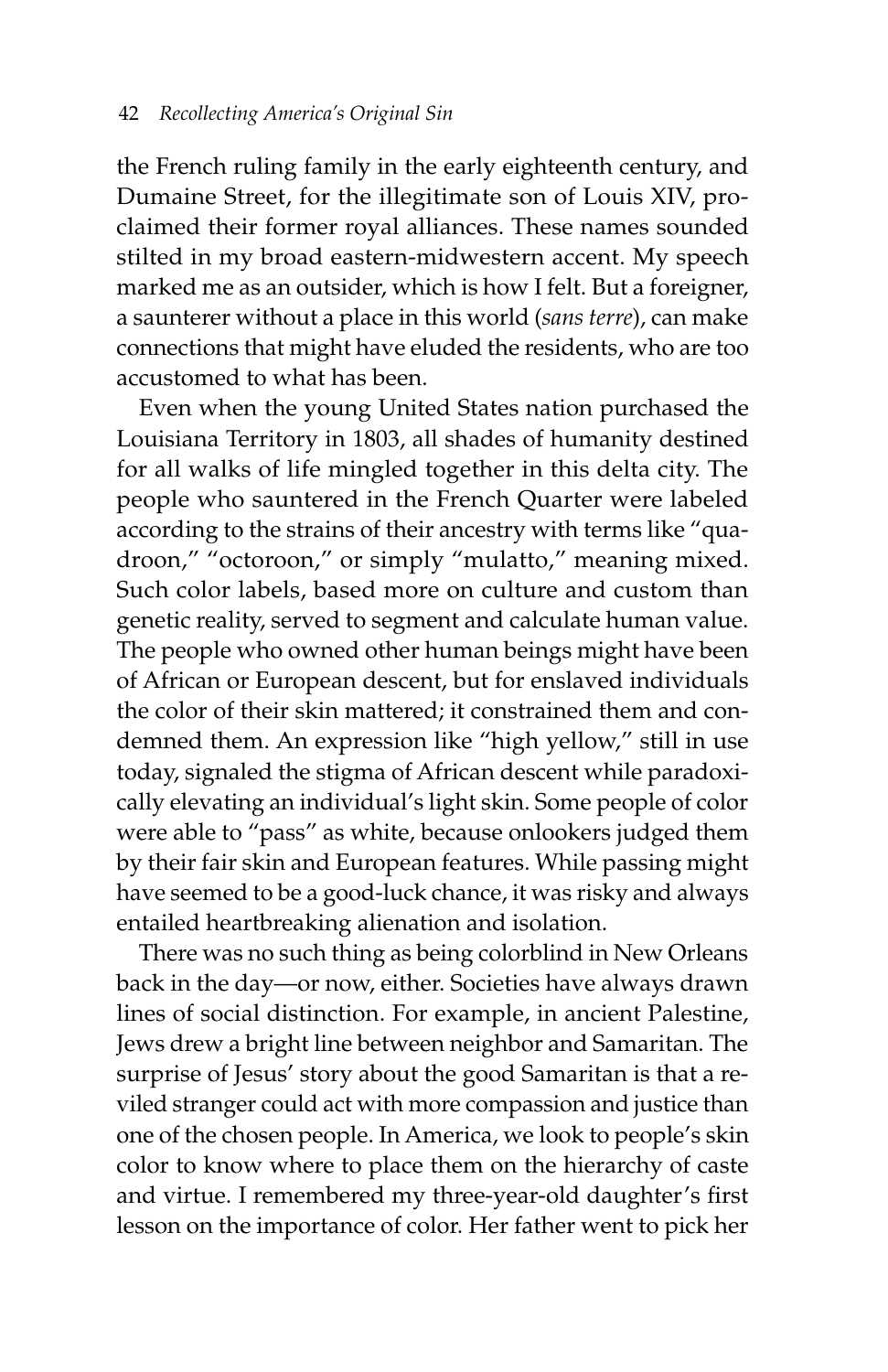up one day from nursery school. His skin and features had always been labeled Black, while hers were more ambiguous, with her light tan skin, blond hair, and blue eyes. That afternoon, she stood behind her teacher in the classroom doorway, clamoring for notice: "My dad is here! He's right there!" Even though her father was the only parent in the lobby, wearing his suit and tie from the office, the teacher wouldn't release his own daughter into his care. "There's no one there, honey," the teacher reprimanded our tearful child. In America, past and present, to be Black has meant to be invisible; it has meant that a person does not count.

"I'm mixed with the bravery of a soldier and the passion of activists. I'm mixed with the rage of a victim and the hope of a survivor. I'm mixed with the brilliance of a polymath and the swag of a 'hood boy.' I'm mixed with the past and present and my future is as bright as my skin. I'm mixed, because I'm both spiritual and human and my life is both joyous and challenging. . . . What am I mixed with you ask? I'm mixed with great thought and measured action, which is helping to create a world where one day people will ask 'How are you doing?' before asking 'What are you mixed with?'"

Christopher Norris, "The Question I'm Often Asked as a 'High Yellow' Black Man"<sup>4</sup>

Aware of this as I toured the French Quarter, I watched for the nineteenth-century contributions of enslaved Africans and their descendants, contributions that might otherwise have been invisible. The French Quarter has traded on the tangled beauty of its wrought iron decorations, evident everywhere.

<sup>4</sup> Christopher Norris, "The Question I'm Often Asked as a 'High Yellow' Black Man," *The Good Men Project*, 2021, https://goodmenproject.com/featured -content/cnorris-the-question-im-often-asked-as-a-high-yellow-black-man/.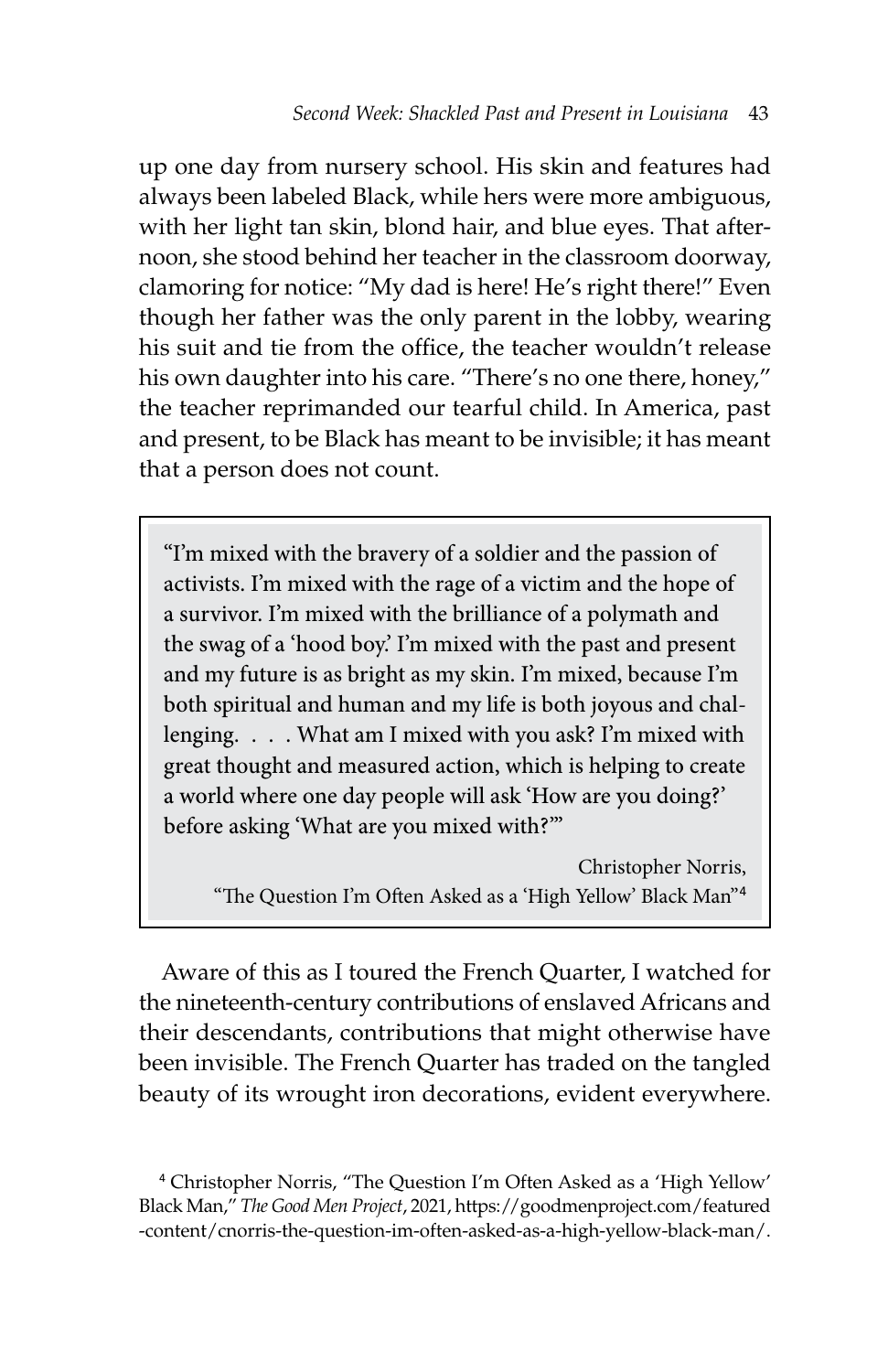I appreciated the iron gates and fences that adorned the St. Louis Cathedral. The graceful church occupied a place of pride in the neighborhood because its triple spires were visible above the rooftops. Rebuilt at the end of the eighteenth century after a devastating fire, the cathedral claimed to be the oldest in North America. On the morning I visited, its white sunsparkling facade was set off against manicured lawns and tall lampposts, segmenting a delicate, black iron fence. Elsewhere in the Quarter, above pedestrians' heads, a parade of balconies also flaunted elegant wrought iron railings.

West African blacksmiths, either free or enslaved, had forged iron into ornate scrolls, with webs of filigree and complicated flourishes. Many blacksmiths had their signature motifs, such as acorns, oak leaves, or intertwined vines, still on display centuries later, though now refurbished with brightly painted colors. Architectural historians read dramas from the balconies' designs, finding the initials of the families who had lived there and indications of whether there were marriageable daughters in the house. Some designs subtly proclaimed resistance to white-dominated society with rebellious meanings hidden in an artisan's tribal symbols. However, historical markers rarely acknowledged the enslaved craftsmen whose pounding labor created the city's unparalleled grandeur. I also remembered, as I resumed my sauntering, that blacksmithing skills produced shackles and leg-irons as well as delicate iron filigree.

*St. Louis Hotel:* Moving inland from the river, like a gawking tourist rather than a wisdom-seeking pilgrim, I photographed the marker identifying the St. Louis Hotel. The hotel had hosted one of the largest and most well-known auction blocks in the United States, the end of the line for the coffle-chained gangs sold down the river. Other markers in New Orleans recounted that captives awaiting sale had been penned in "Negro yards" all over the city. They were forced to display themselves in the stockade lots in a devilish mimicry of a liturgical procession. Beatings and threats had forced them to participate in their own sale, by greasing their skins, demon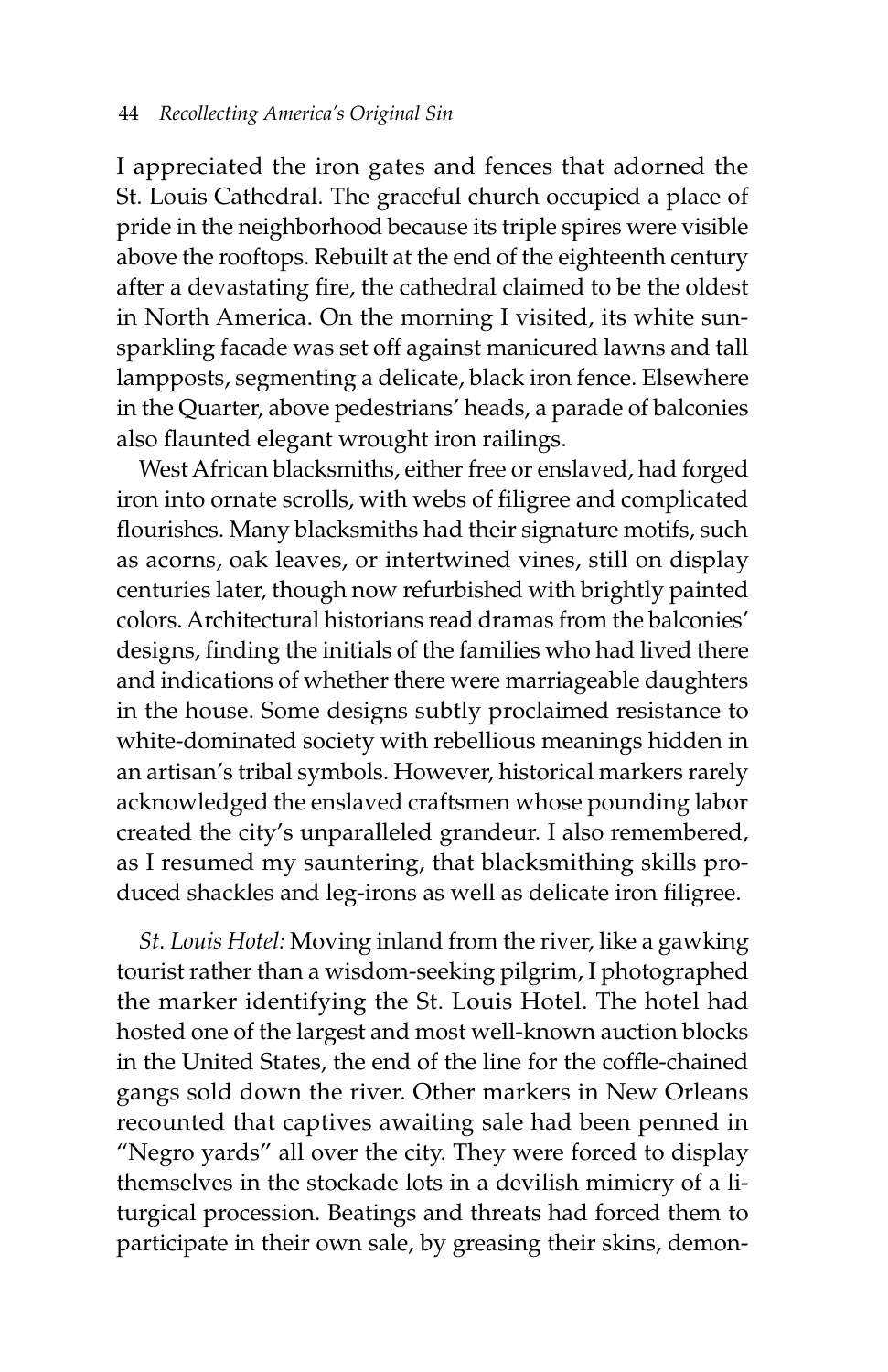strating their agility, or exaggerating their skills. I nearly overlooked the fading sign of the New Orleans Exchange on the outside wall of the Omni Royale Orleans Hotel near the parking garage. All that remained visible on the wall was the halfword "CHANGE" to mark the anguish that had hung in that place here two hundred years ago.

In color drawings of the time, now preserved, the hotel's soaring rotunda was depicted as uplifting, light filled, and gracious. One drawing I examined showed bound, naked, and desperate dark-skinned women and men under the dome. On the periphery, neck-ruffled white people drank tea, ironically unruffled by the human trauma in their midst.<sup>5</sup> Advertisements from the period contributed chilling details about auction practices. One notice from March 1858 described eight people for sale from Alabama by name, age, coloring, skills, and defects, such as burns or lost fingers. A whole family was listed: George, 23, "carriage driver, very likely and intelligent"; his wife Martha, 30, a cook and laundress; and their four children, Ned-7, Nancy-6, Horace-4, and Mary-18 months.<sup>6</sup> "Very likely" meant tractable, obedient. Enslaved people were valued according to how much labor could be extracted from their limbs. Individuals in the prime of life were most valuable. The price for men was greater than for women. Women, however, could be bred to produce children, adding to an enslaver's wealth through more field hands or as inventory for sale. Laborers who were scarred by whip strokes or rebellion brands commanded a lesser price because they were obviously difficult to control. Field hands were less valuable than domestic servants with cooking or housekeeping skills. Captive men and women with rarer expertise in sugar-making, carpentry,

5 Brett Todd, Kate Mason, and Kathryn O'Dwyer, eds., "St. Louis Hotel & Exchange: Auctioning Off Lives," *New Orleans Historical*, accessed February 15, 2021, https://neworleanshistorical.org/items/show/926.

6 "Slave Sale Advertisement," 1858, *New Orleans Historical*, accessed February 15, 2021, https://neworleanshistorical.org/items/show/1370.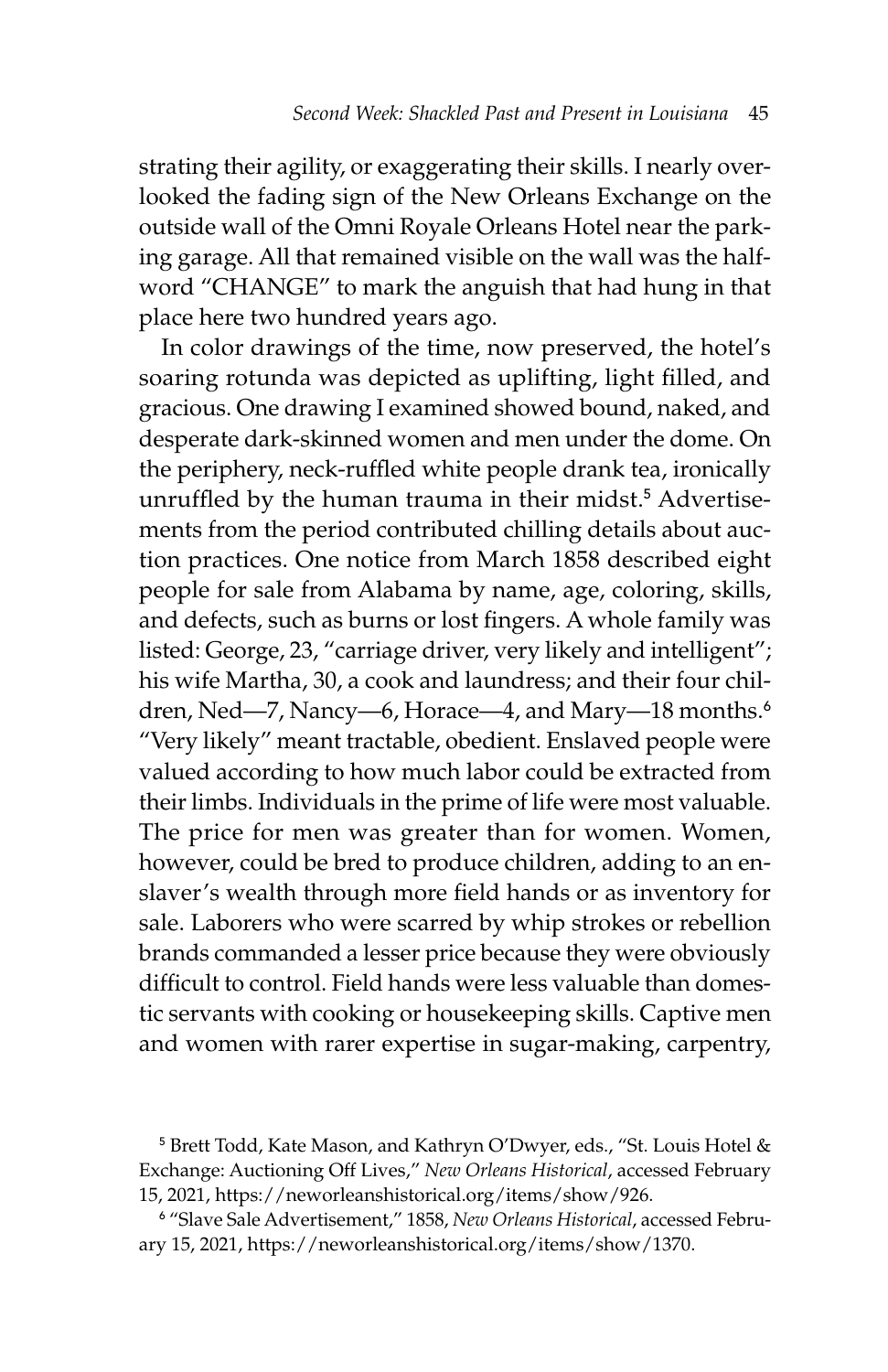cooperage, and tailoring commanded commensurately higher prices.

In encountering tales of the auction blocks in New Orleans, I heard a phrase that made me shudder. At that time, just as now, women and Black people had been subjugated, considered suitable to be dominated and used as white men's property. The New Orleans slaveholding society perceived Black women's bodies in particular as property for white men's sexual satisfaction. Attractive "Negro women" of fair complexion were in demand as concubines and prostitutes in New Orleans brothels. White men bought and sold the women as "fancy girls." The phrase struck a nerve, pointing to a connection that I hardly dared to acknowledge. "Fancy girls" was the nickname our daughters gave themselves when they played dress-up years ago. "Mom, you're so lucky to have us—your fancy girls!" Had we lived two hundred years ago in New Orleans, our daughters would have most likely faced a life of satisfying white men's sexual desires simply because of their African heritage. They might have been fancy girls.

*Congo Square:* From the horrors of the auction blocks, I paced somberly toward Congo Square. The autumn afternoon was bright, but the still-lush fall canopy offered me shade for solace and sanctuary from the Quarter's hive of activity. The Tremé-Lafitte neighborhood surrounded the park. It had once been sacred Houma Indian land before becoming a plantation that produced food for city dwellers in the late 1700s. Tremé-Lafitte of centuries past had sheltered individuals of color of all statuses: free people, those enslaved to white or mulatto city residents, and Africans recently disembarked. Narrow shotgun-style houses with Caribbean and African architectural details still dotted its streets. The Tomb of the Unknown Slave beside St. Augustine Church had anchored this mixed-ancestry neighborhood since the nineteenth century.<sup>7</sup> The monument's cross

<sup>7</sup> Christina Lawrence, "St. Augustine Catholic Church," *New Orleans Historical*, accessed February 15, 2021, https://neworleanshistorical.org/items /show/551.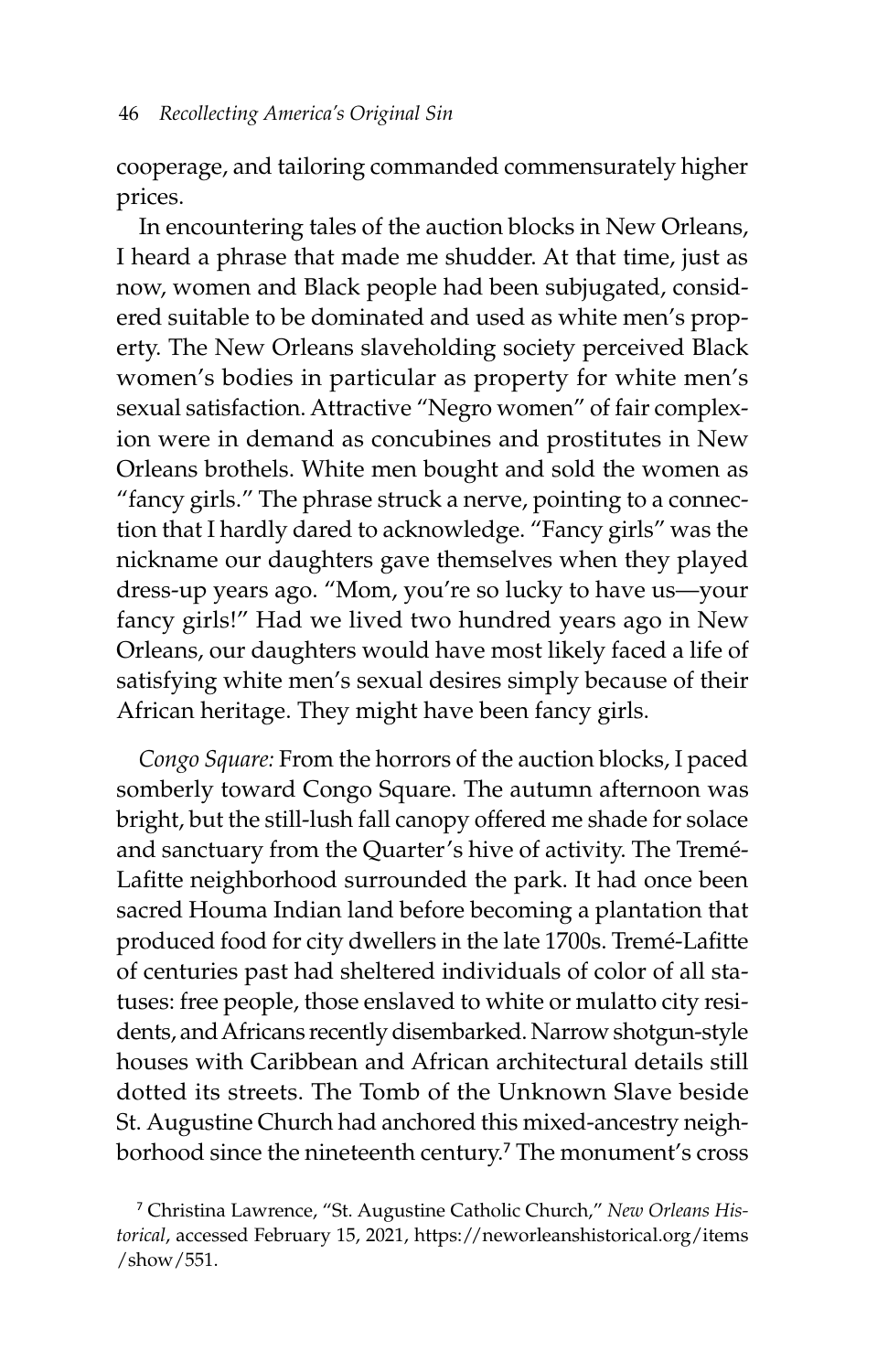of rusting iron chains honored slaves whose deaths (from violence, overwork, or age) had been unmarked and unremarked. The sacred soil here absorbed the blood and tears of human beings too long deemed expendable. As I passed, I prayed silently for absolution and a path to forgiveness so that our sinning nation could return to God's embrace. I knew our nation's sins would not be easily expiated.

"On this October 30, 2004, we, the Faith Community of St. Augustine Catholic Church, dedicate this shrine consisting of grave crosses, chains and shackles to the memory of the nameless, faceless, turfless Africans who met an untimely death in Faubourg Treme. . . . This St. Augustine/Treme shrine honors all slaves buried throughout the United States and those slaves in particular who lie beneath the ground of Treme, in unmarked, unknown graves. . . . The Church sits astride the blood, sweat, tears and some of the mortal remains of unknown slaves from Africa and local American Indian slaves. . . . The Tomb of the Unknown Slave is a constant reminder that we are walking on holy ground."

Excerpts from the public marker at the Tomb of the Unknown Slave

In Congo Square that afternoon, a few people milled around, strolling and chatting, persons of all descriptions and many accents. Bronze statues and contemporary art installments were situated along the walkways memorializing Louis Armstrong Park's vibrant musical and cultural history. In the mideighteenth century, however, hundreds of free and enslaved Africans would have gathered here at *Place des Nègres*. Even then, the unrelenting colorism of racial caste had shackled every moment of people's lives: Africans had gathered in *Place des Nègres*, but Afro-Creoles (those of African descent born in the United States) and "American slaves" from the Upper South were permitted to congregate at other public venues in the city, even in mixed-race ballrooms. The Africans who gathered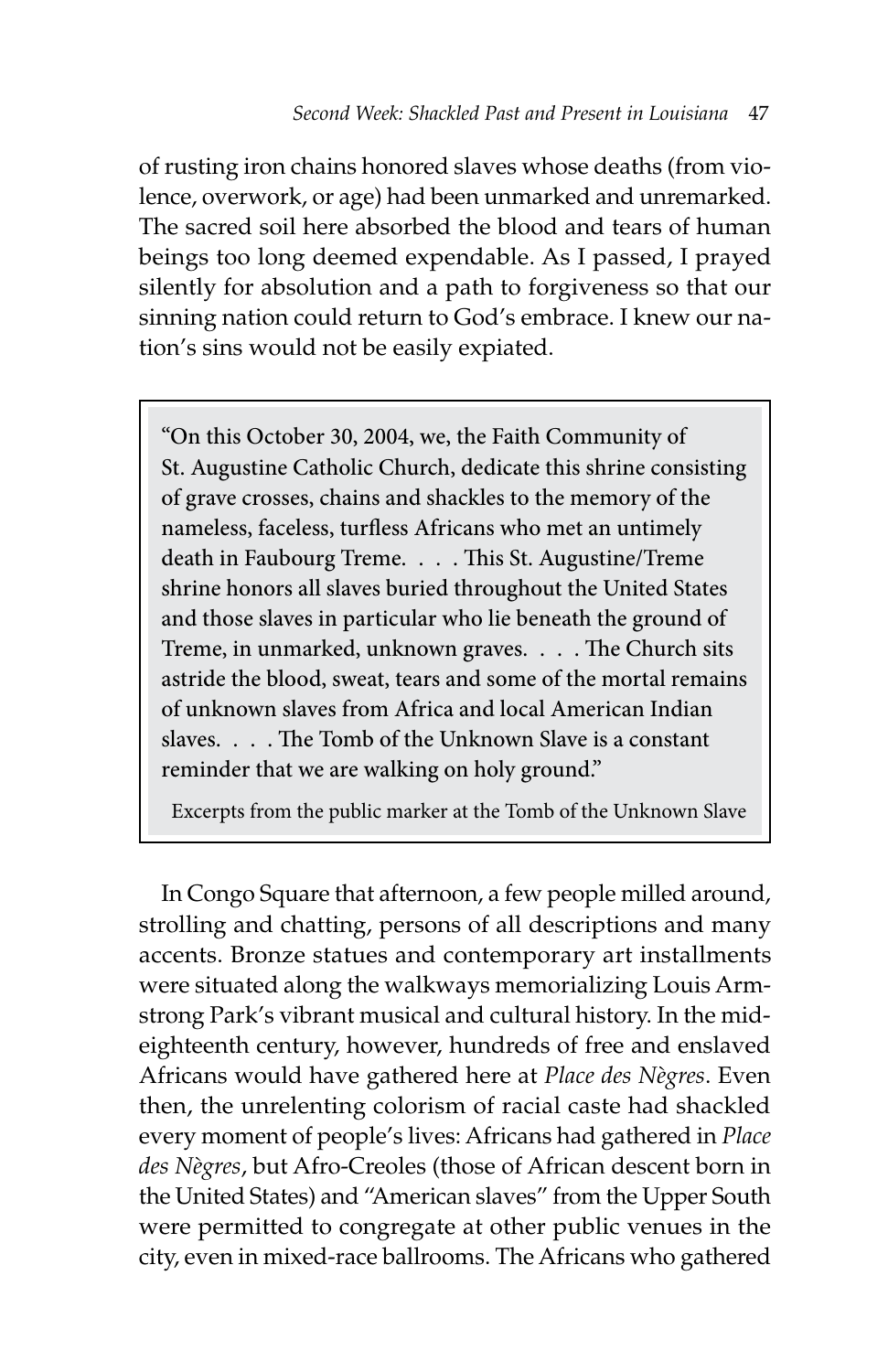at Congo Square hailed from Senegambia, a region along the African continent's western coast, although they claimed diverse tribal ancestries with different languages. Their shared experience as strangers kidnapped to a strange land offered a path toward community, a possibility of human companionship and acceptance in dark days.

Finding temporary freedom from white gazes, people gathered on the grassy field of *Place des Nègres* on Sundays—the only day granted for leisure under Louisiana's *Code Noir* ("Black Code"). The Congo Square community traded produce and household goods. People shared stories and embraced loved ones. Historical descriptions of the meadow have inevitably remarked upon the drumming and dancing circles that happened here. Drumming and dancing had a sacred cosmological significance for uprooted West Africans. Ritual drumming in community "draws the listener toward the sacred realm within and without. In the drum rhythms, ancestors hear and remember their responsibilities to the living; the living hear the beating heart of the ongoing universe and reorder their priorities so that their life energy is attuned to the pulse of life."<sup>8</sup> Drumming and dancing were salvation practices. On the transatlantic passage, the captives were forced to dance on the ship decks in a perversion of their past lives. Drummers beat out rhythms of remembrance and resistance. Dancers stepped in time, using their bodies to communicate lament and suffering that were deeper than words could express. Drumming was never about entertainment for Africans caught in the inhuman business of chattel slavery. In the presence of ancestors and ancestral gods, they forged fragile human bonds that kept their bodies and spirits alive for just another moment.

Scenes of the French Quarter and Congo Square, past and present, showed me the many ruses white people have used to erase the sin of chattel slavery from the story of our country's

<sup>8</sup> Holmes, *Joy Unspeakable*, 38.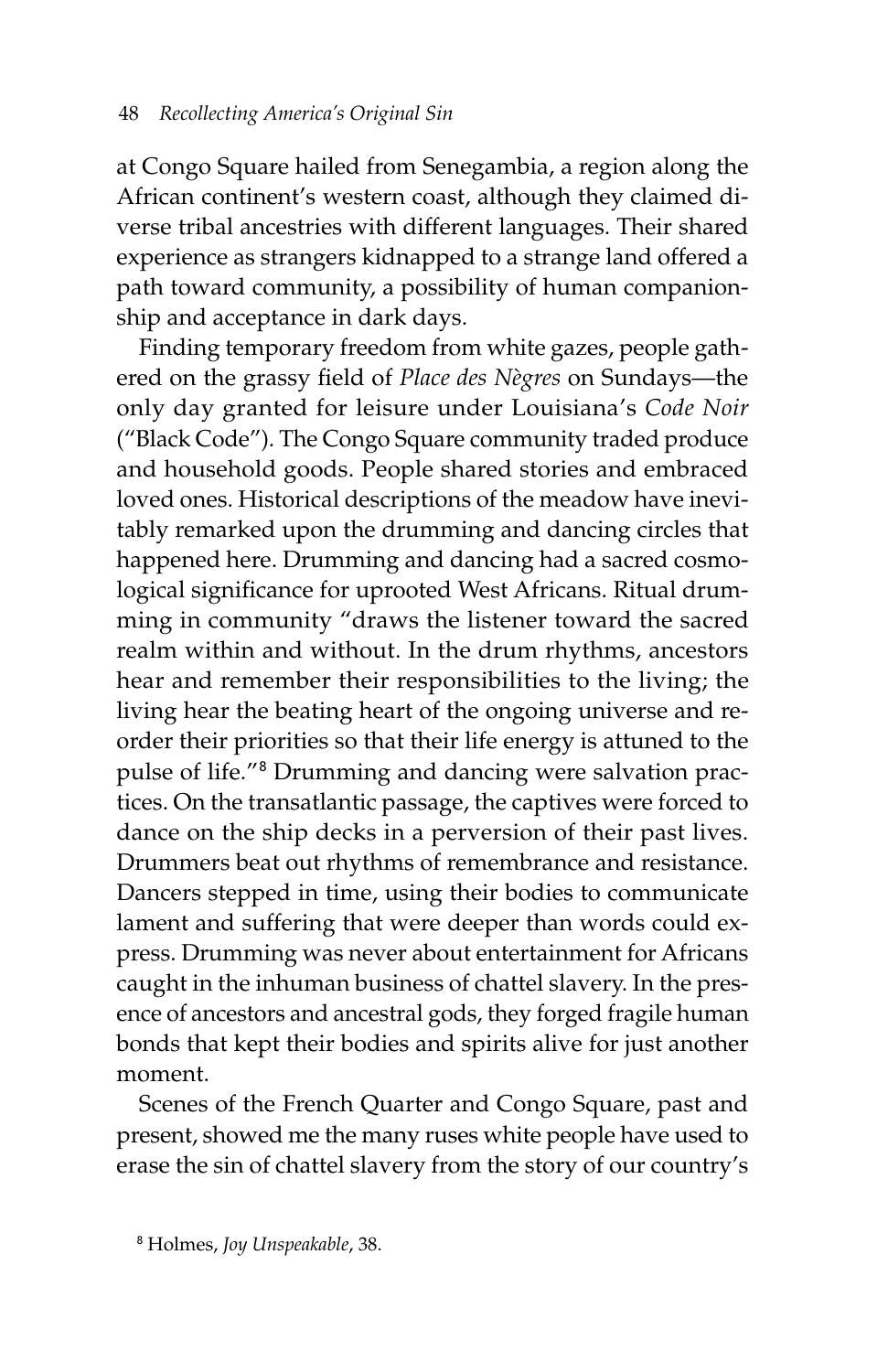history. A veneer of new place names, refurbished balconies, and modernized ports might sometimes obscure a region's past. But New Orleans of the nineteenth century had been a society founded on enslaved labor, no matter what moments of relief or beauty its streets offered me two hundred years later. America's original sin was still present.

The next shrine—unholy shrine—on my pilgrim's path was a sugarcane plantation just north of New Orleans, up the river. *Shema!* Walk with me.

### Moment 3: Raising Cane

Of all the moments on this pilgrimage, the Whitney Plantation Museum represented for me a place and time nearly beyond the reach of even God's grace. In that moment, I met the memories of men, women, and children who had been fettered on the land raising cane in Louisiana a century and a half ago.

Plantations in the Louisiana Territory grew cane, indigo, and cotton as the most lucrative crops of the antebellum South.<sup>9</sup>

9 Slavery was essential for the United States to achieve the economic, political, and social world dominance that our country enjoys today. It was a tragic "perfect storm" that birthed chattel slavery. Sugar cane cultivation arrived in Europe at the dawn of the modern era, coinciding with the age of transoceanic exploration. Once a luxury spice, sugar became a staple sweetener, and its value accelerated with international trade in tea, coffee, and chocolate. Limited liability corporations were ingenious financial and legal devices engineered to distribute cost and risk for far-flung ventures. The last necessary condition for the rise of chattel slavery was the appropriation of sparsely populated and easily conquered lands in the Western Hemisphere. Modern banking transactions, such as letters of credit, insurance, and mortgages, were developed to secure investors against the financial risk of selling perishable property in distant places on uncertain dates. In the United States, wealthy landowners in the southern states and factory owners in the northern states prospered handsomely from the plantation economy that emerged at this time in global history. European nations also profited richly from the plantation economies around the globe. See, generally, Ball, "Slavery's Trail of Tears"; Baptist, *Half Has Never Been Told*; and Christina Proenza-Coles, *American Founders: How People of African Descent Established Freedom in the New World* (Montgomery, AL: NewSouth Books, 2019).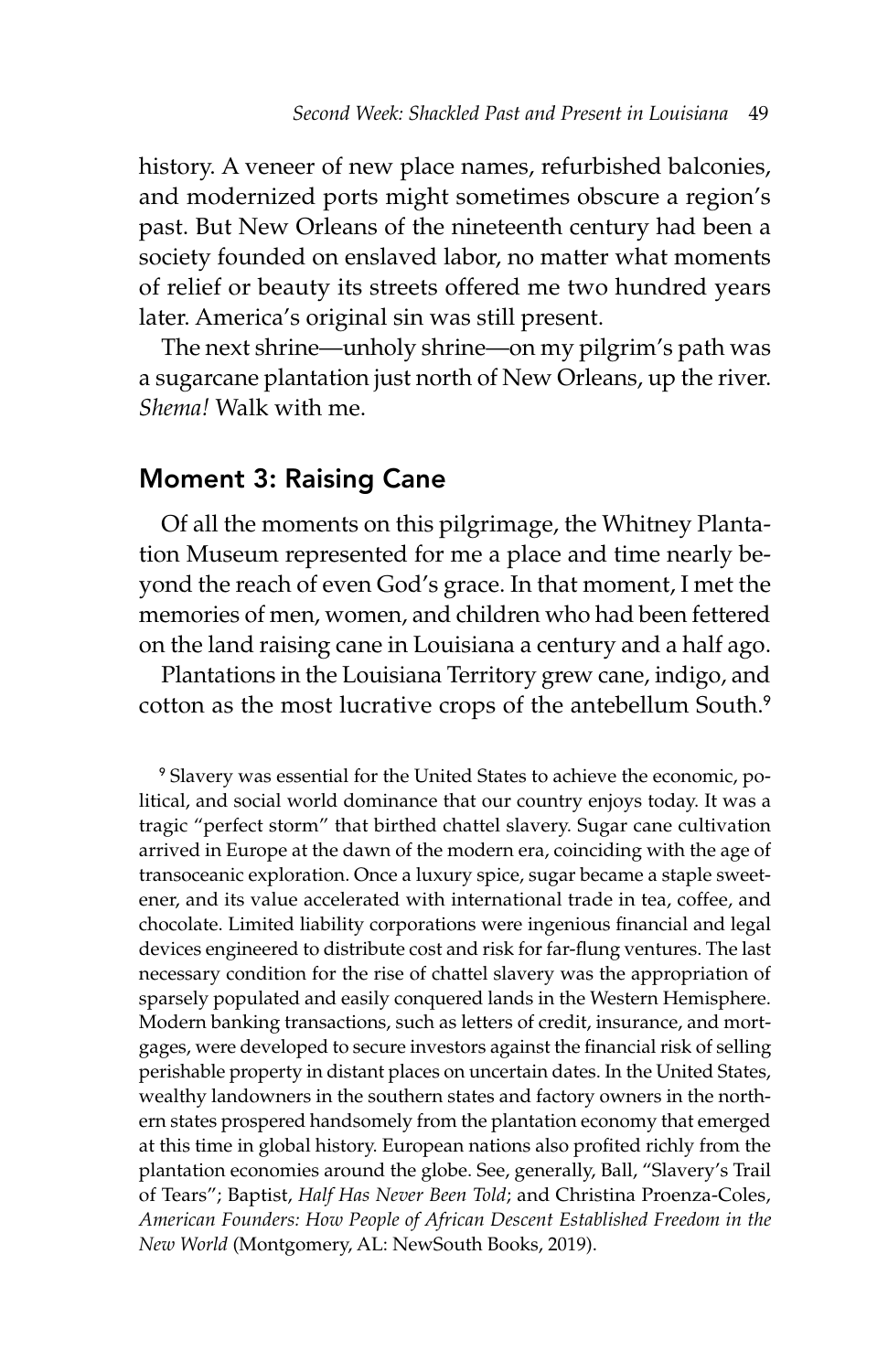Sugar cultivation became profitable in the late 1700s with the development of varieties that could be planted in early spring in temperate climates for a December harvest. The emergence of new varieties coincided fortuitously with the United States' purchase of the massive Louisiana Territory. The federal government offered land grants in the territory for plantation farms, which tempted all types of investors, farmers, and adventurers to seek their fortune by heading west and south. Most new plantation owners were white, some were free people of color, but all were demonically possessed with the prospect of getting rich from land and enslaved labor.

The Whitney Plantation Museum's mission today was to tell the story of plantation life from the perspective of enslaved individuals. The Haydel family owned the Whitney plantation for a century before the Civil War. Typically, as it was with Whitney, plantation acreage was laid out in a grid with narrow frontage along the Mississippi River and deep parcels stretching into swamps and bayous. River access reduced the costs of shipping sugar and cotton to market. Whitney's main approach when I visited was no longer the shaded, gracious oak-lined drive leading to the slaveholders' "big house"; instead, a simple gravel drive led to the back fields. As a ticketed visitor, I received a lanyard displaying the image of a bronzecast statue honoring one of the "Children of the Whitney" that told of the child's life in the child's own words. The brief biographies, like the one of Frances on my lanyard, were culled from a Depression-era WPA oral history project that interviewed men, women, and children who had been freed by the Emancipation Proclamation. As I read Frances's story, the docent emphasized that "slaves" had not lived at Whitney, but *people* had been captured, traded, or bred for conscripted labor on this land. Slavery was their condition, not their identity.

The docent shared that more than twenty-five hundred individuals of all ages were enslaved at Whitney in the decades before the Civil War. Some were born on the estate, but a large percentage walked northward in shackles after being pur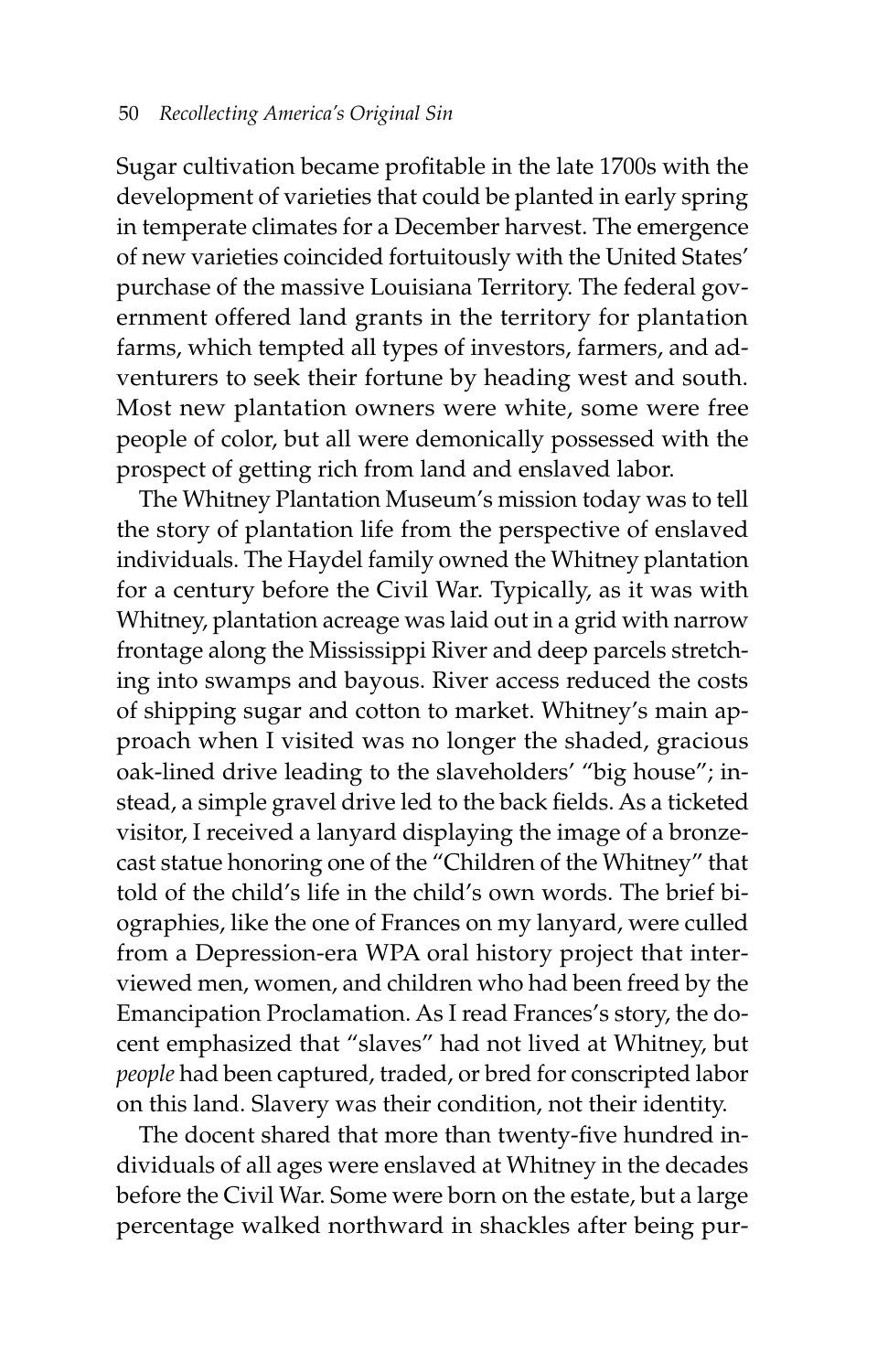chased at auction in New Orleans. To prosper, the plantation economy needed a continuous river of human labor because sugar cultivation was grueling. The laborers' lives were always precarious, sometimes only lasting four or five years, as they were forced to bring the plantation owners' sugar crop to market. Nevertheless, owners were able to cover the purchase price of each human laborer in that brief time because the labor was uncompensated—stolen. Often the overseers and slave drivers were themselves held captive and were forced to perform their brutal responsibilities. Their job was to manage the sugar production cycle by any means necessary.

"Saving up riches without regard for the other We see it in the Gospels We saw it on plantations We saw it in lynchings We saw it in the response to the Civil Rights Movement We see it today Monetary riches Material riches Emotional riches Social riches Awash in the blood of Black bodies" Ellen Jewett, "Yet the Last Are Still Last"<sup>10</sup>

Sugar production began in early spring during bent-over weeks when field hands planted thick cane stalks in shallow furrows, acre by acre. After the young plants sprouted, the enslaved laborers had to fertilize the fields and keep them weed- and pest-free. Under the overseer's exacting eye, men and women harvested cane by machete just before the late fall

<sup>10</sup> Ellen Jewett, "Yet the Last Are Still Last," *New Horizons* 5, no. 1, art. 12 (2021). Used by permission.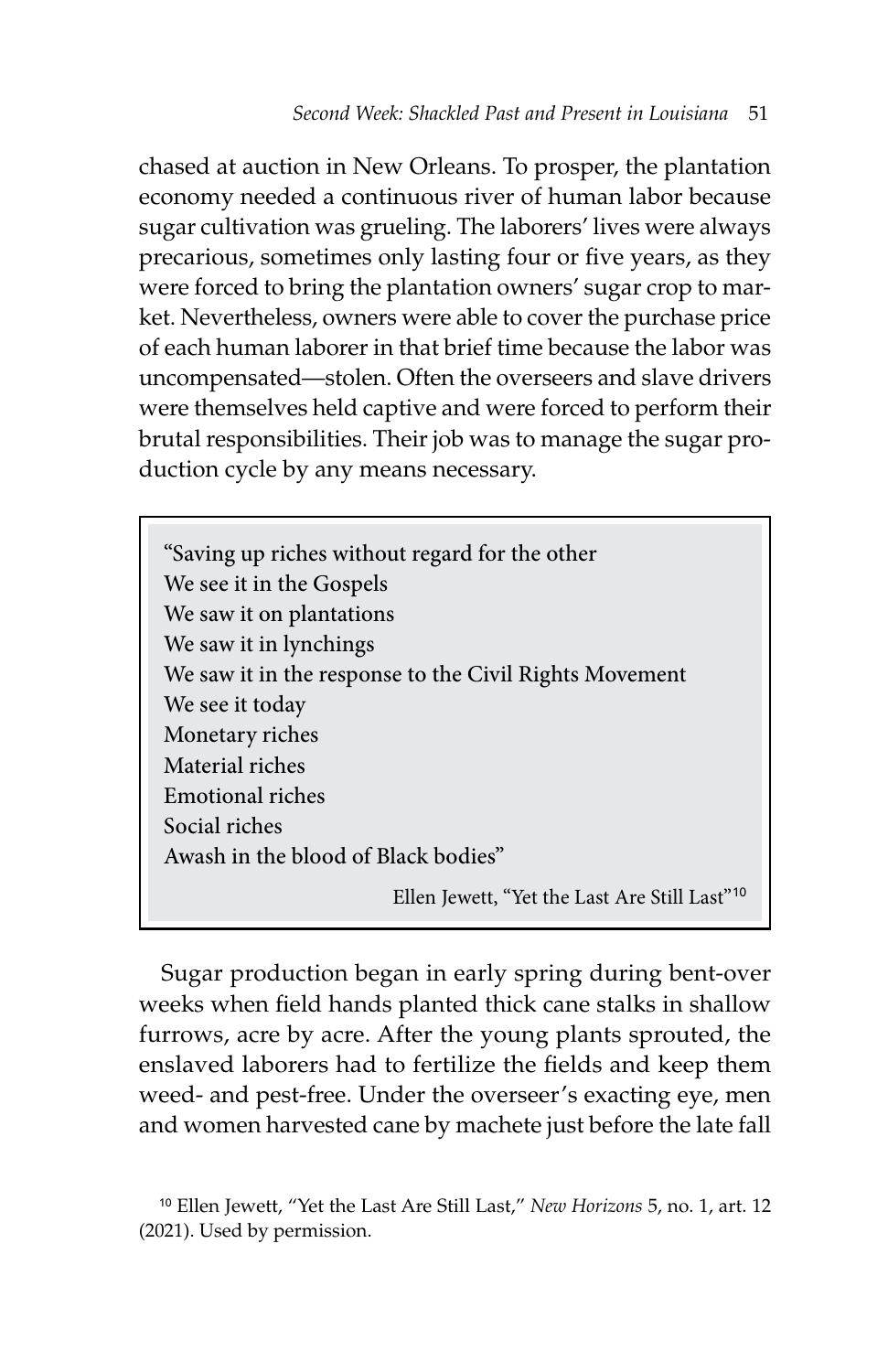frosts. Next, the most dangerous process began: to convert the cane-stalk bounty into granules of sugar before the crop rotted. Laborers stripped the razor-like leaves from each stalk, then chopped and pressed the stalks to extract the juice prize. Around-the-clock processing required every available worker to stir the boiling syrup until the moisture was released and the sweet remainder was packaged into hogshead barrels. The weathered iron cauldrons, with fierce fires below and scalding syrup within, were only one of the life-threatening menaces for adults and children laboring day and night to produce sugar.

It's little wonder that the enslaved workers at Whitney often died within a few years. The list of physical threats was horrifyingly long: shackle infections and lead poisoning, burns from syrup processing, infected skin wounds from sharp cane leaves or harvesting tools, mosquito-borne diseases, starvation, flogging, childbirth, and exhaustion. Rape and forced impregnation were for women common facts of life, often followed by the heartbreaking grief of their captors and rapists stealing their infants. Terror, grief, and desperation compounded individuals' bodily suffering—human beings died here because it was just too hard to live.

As I gazed upon the sugar fields, swatting bugs from my neck, an unnerving insight flashed in my mind: all of this human violence, all of this suffering, was greed driven. And then, another realization sent me reeling—my own story was closely connected to the story of sugarcane. My father grew up in his grandfather's house. He was a grandchild only three years younger than his aunt, treated like a son and a sibling. Many times, I had shared my family story by fitting it into the typical American Dream template. I recounted that my father was the first in his family to go to college. He married young, was a veteran, went to law school, and alongside his Catholic wife, raised nine healthy children. Not exactly rags to riches, but still it was a story of success based on hard work. I had thought that southern labor exploitation was not part of my story because my parents were New Yorkers.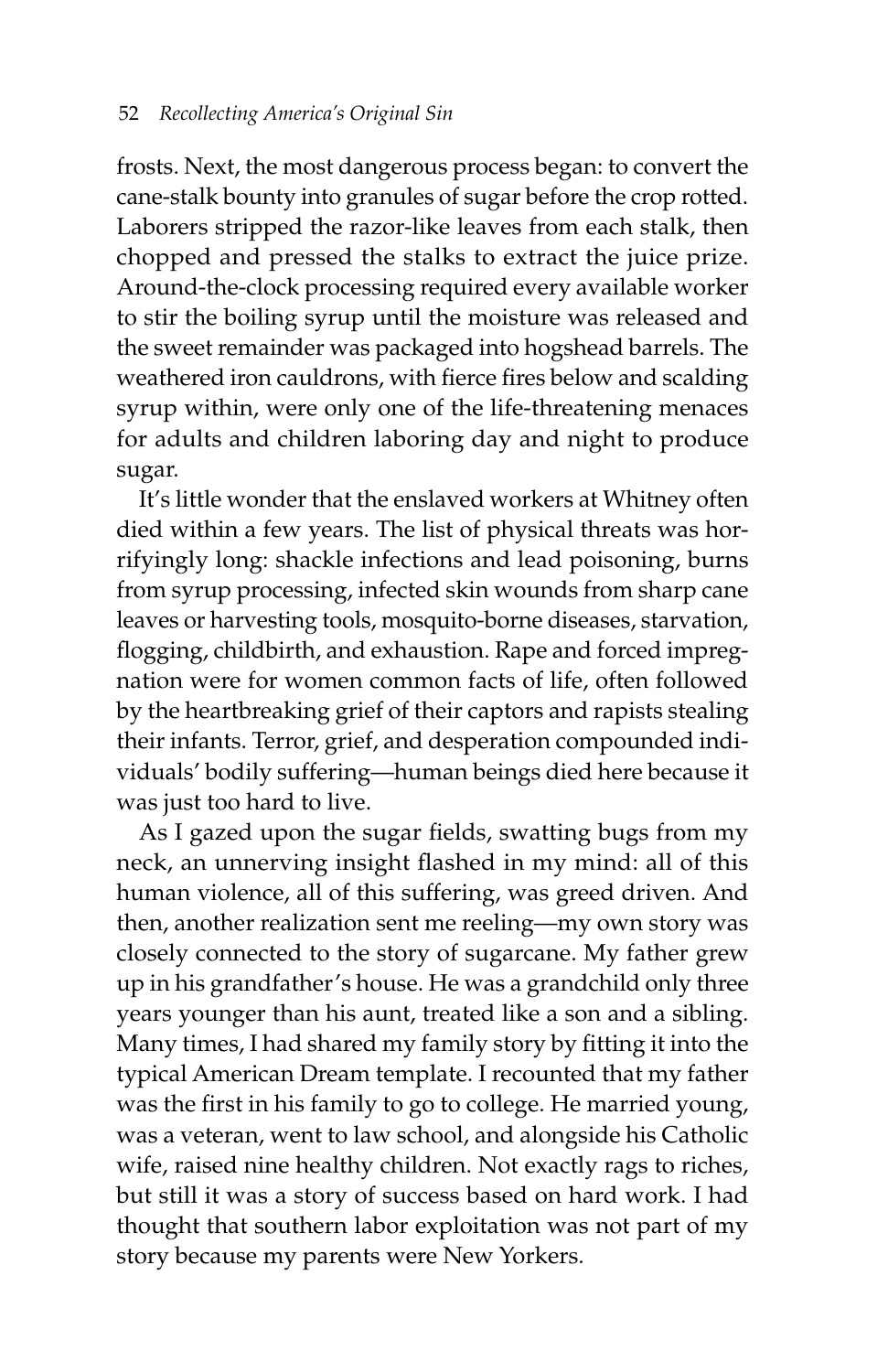I have learned that every American is shackled to chattel slavery in some way. All of us. Some of us, though, are closer than others. My Irish great-grandfather—my father's grandfather—was a sugar broker on Wall Street in the 1930s. He commuted into New York City on the Long Island Railroad from his spacious brick house in Rockville Centre. As a sugar broker, he facilitated market transactions between sugar growers in the South and the refineries and food producers in the North. In that period, impoverished, land-shackled Black sharecroppers labored in the cane fields across Louisiana and other southern states. Brutal work conditions prevailed, while pervasive poverty crippled their families. President Franklin Roosevelt's New Deal policies, a safety net for white Americans after the war, provided no protection for them. They were excluded from Social Security, worked without minimum wages or union protections, and were subjected to Jim Crow terrors. Because my great-grandfather's safe and settled life relied on exploited labor, our family story was not the unadulterated proof of the American Dream that I thought it was. It was a story of working hard, but it also exemplified how white advancement rides on the backs of people of color, regardless of whether we know it or choose it. All of us in this nation, across the rainbow of skin colors, are completely bound up shackled—by America's original sin.

That wasn't the end of Whitney's store of suffering and sorrow. At the far end of the property, there were two sacred memorials. First, I came to the Field of Angels, which memorialized the brief lives of over twenty-two hundred infants who had died in slavery in Louisiana before reaching their third birthdays. In the whisper of a breeze, I could sense a deep, keening anguish that rustled the trees around me. It was weighted with the unassuageable grief of the mothers whose babies had died without ever breathing freedom or tasting security. Though stunned at the immensity of the grief, I followed the docent's directions to find on the surrounding wall a child who shared my birthday or name. I located the names of two infants who, like me, were born in early May. I paused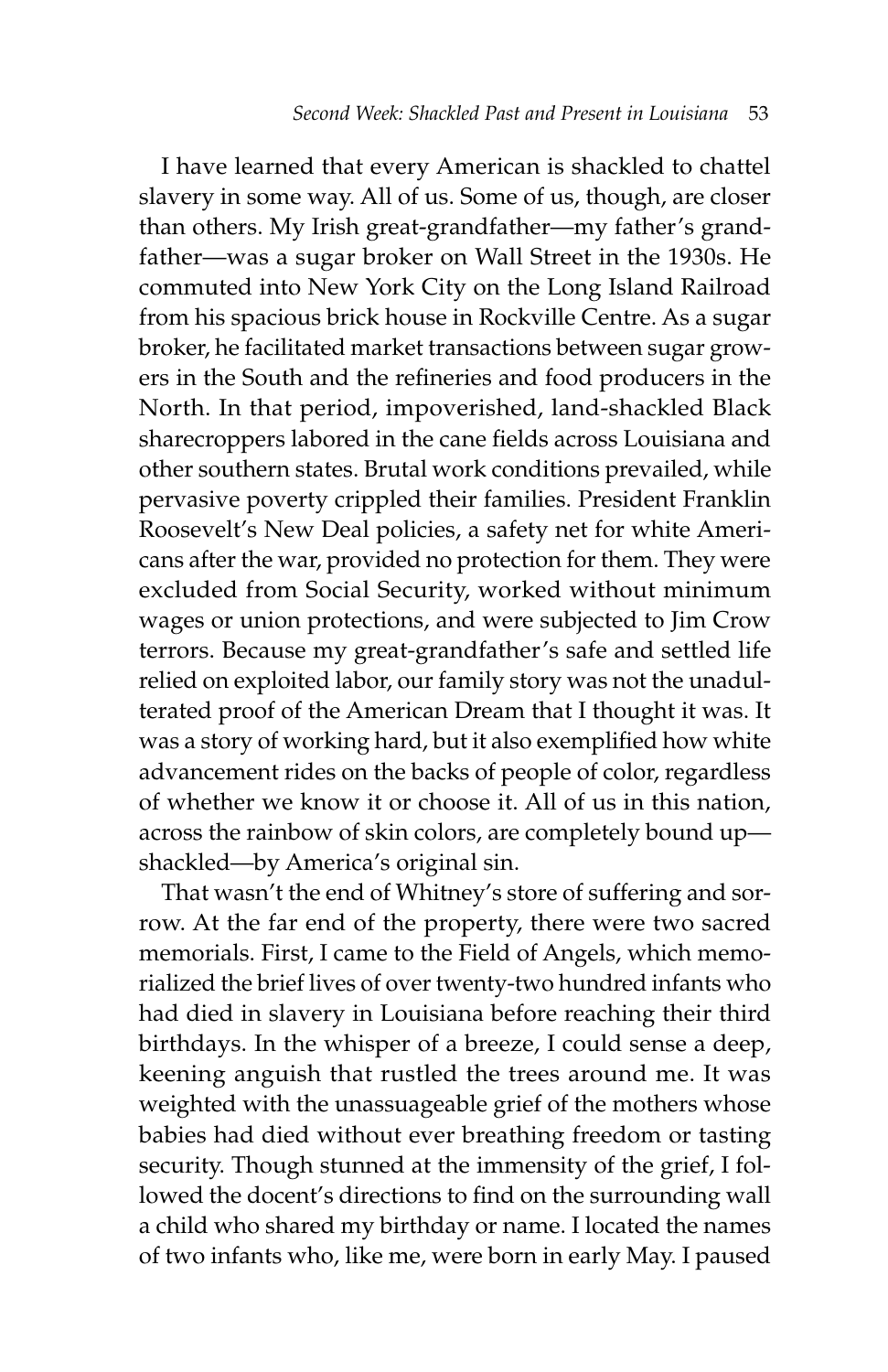for a moment on the tree-shaded benches next to other visitors, overcome with heartbreak and unspeakable sorrow. Within the encircling walls, on the simple center platform, a bronze angel gently cradled a small child, tenderly gazing into its still face. The loss of life and loss of hope recollected here were beyond comprehension.

Then I tiptoed to the Wall of Honor across the lane. Reading the dark granite walls etched with hundreds of individual names added bone-deep shame to my somber recollections. The engravings simply recorded people's places of origin, birthdates (if known), occupations, and ages at the time of their deaths. The docent instructed us to read the names aloud: "Say their names." I did, and I also sampled the short quotes and vignettes recorded on the wall, details taken from the oral history project. One woman's life became etched in my memory. She said: "I hate that man with every fiber of my being. How could he sell his own daughter into slavery? He stole my mother from me!" Her meaning dawned on me, and I was revolted: the man was her grandfather, her father, and her owner. He was her mother's rapist, and the heartless brute who had separated the daughter and her mother from each other. I thought of Barbara Holmes's description of the captives' moans: the sound "would break the heart of all who heard it."<sup>11</sup>

I continued slowly down the avenues, whispering the names of as many individuals as I could to honor their humanity. In the grave silence, under the crystal sunshine, the monuments cried out: "*Shema!* Pay attention! Do something!"

Before visiting Whitney, I had been able to distance myself from the horror of plantation labor by picturing the victims according to their enslaved status or people caught in a tragic system that had been consigned to history. However, Whitney's spruced-up green grounds and tranquility could not mask the

<sup>11</sup> Holmes, *Joy Unspeakable*, 50.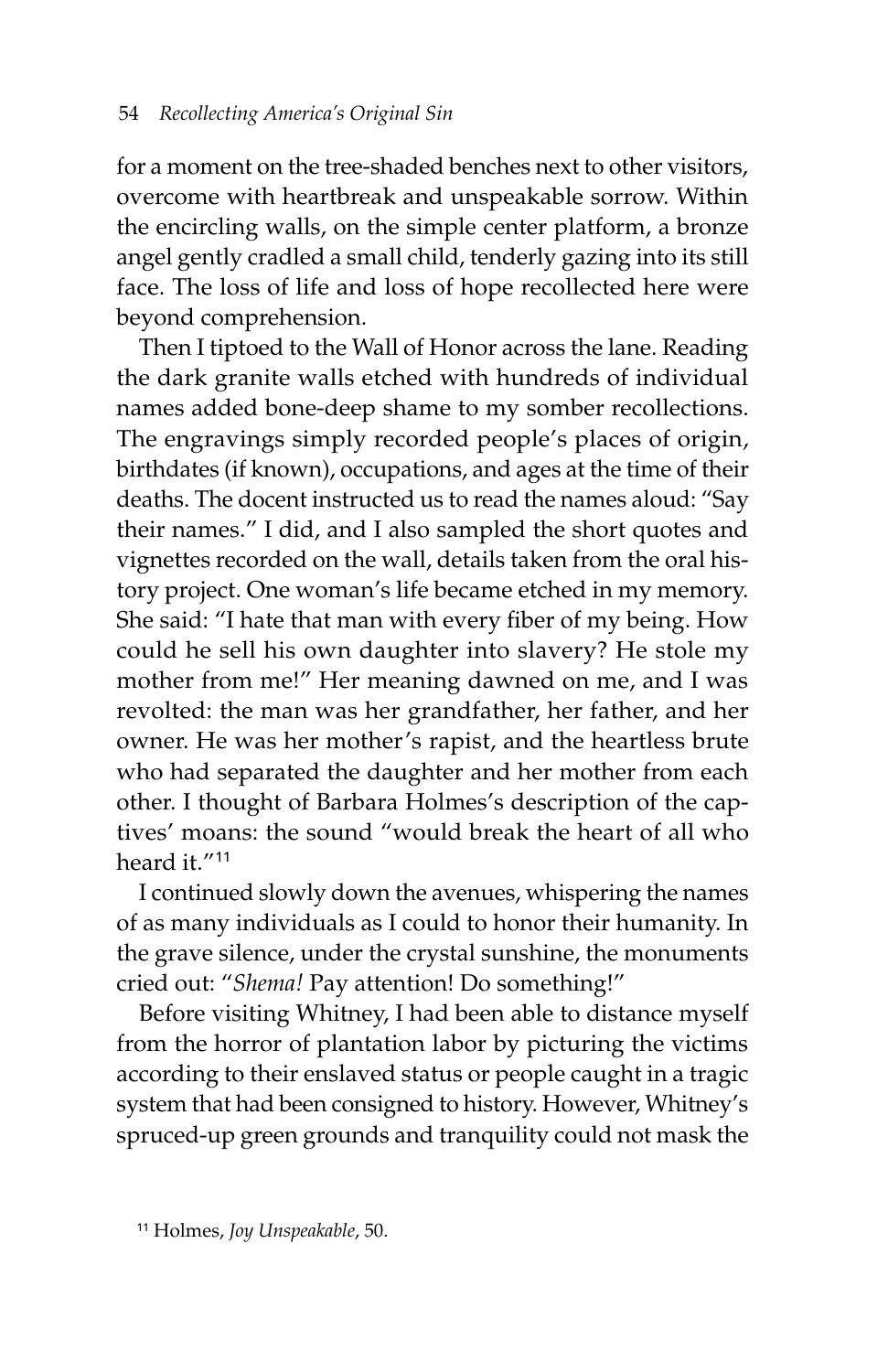unfathomable suffering and brutality that the plantation's sun-drenched cane fields had witnessed. The sacred ground now cradled the bones and blood of human beings worked to death to produce wealth for the people who enslaved them. Later, Black sharecroppers produced crops for white-owned factories and anyone else in the sugar production process, from field to table, who stole their labor. The crimes in this small pocket of Louisiana multiplied by the millions of human beings enslaved in this country and across the American continents stunned my spirit. Now, I could not "unsee" what I had seen.

I completed writing about these recollections of America's original sin on display at Whitney during Holy Week in spring 2021. The horror and heartbreak that enveloped me in the cane fields of Louisiana merged into Good Friday's dirge: "Were you there when they crucified my Lord?" In this moment, there was no looking away.

#### Moment 4: Raising Cain

From the Louisiana cane fields, I traveled next to the Woodland Plantation "Cain-raising" of 1811. The play of words *cane* and *Cain* was irresistible for me, but captives' rebellions were deadly serious. Coined in nineteenth-century America, "raising Cain" described any unruliness and rioting that challenged the public order. To raise Cain was to cause trouble, to conjure the devil from hell, or to raise hell. In Genesis, Adam and Eve's son Cain killed his brother Abel in a fit of jealousy. In the New Testament, the civil and religious authorities crucified Jesus for rebelling against the status quo. Christ's resurrection continues to be the Cain-raising, world-disrupting event central to the meaning of Christianity. In this moment, I thought mostly about Christ's rebellious ministry, which was good trouble meant to instigate God's order of justice. Christ's ministry was the kind of turbulent but good trouble that Congressman John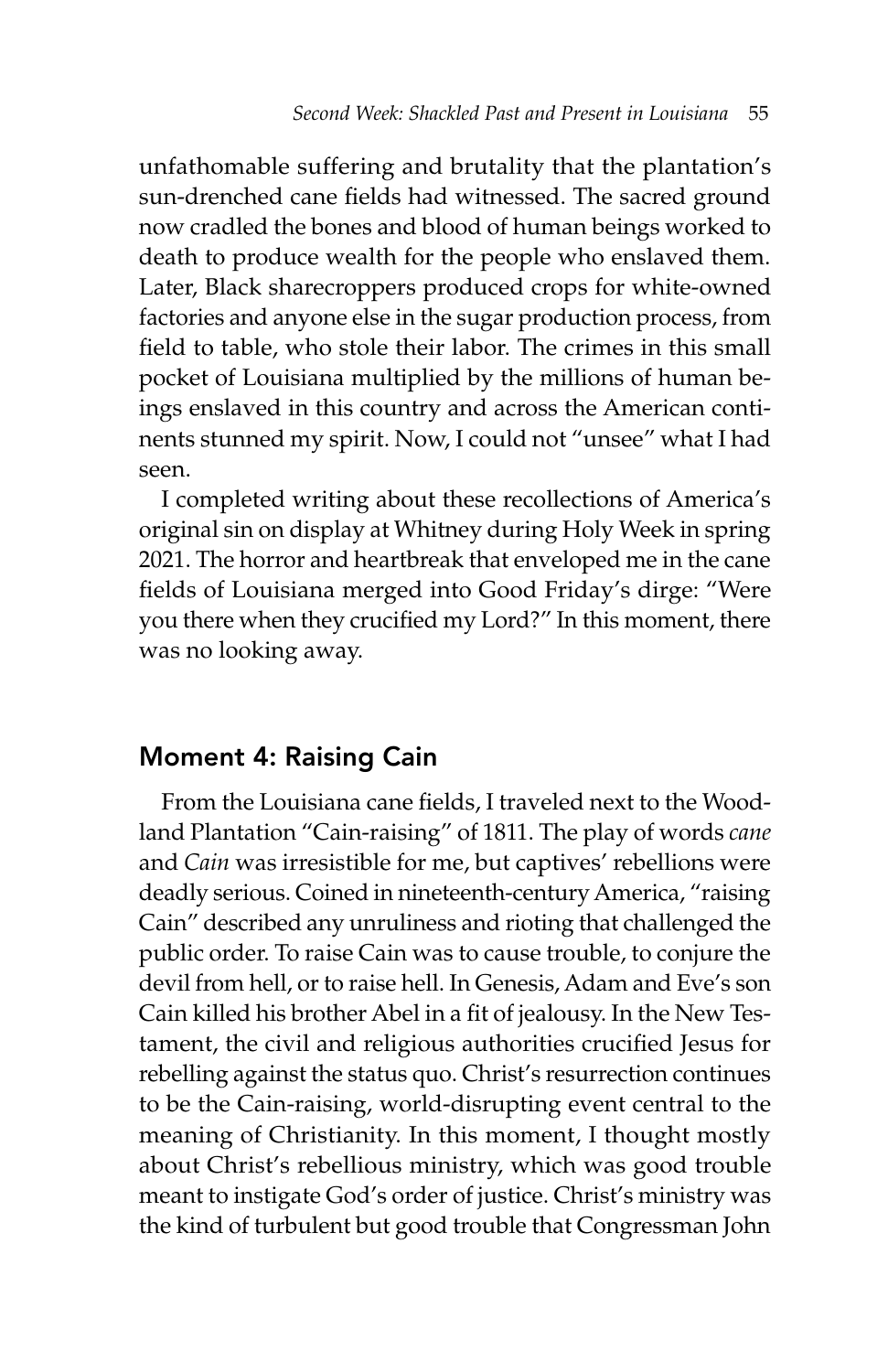Lewis counseled.<sup>12</sup> The 1811 German Coast Rebellion was the good, disruptive trouble that men and women captured on plantations raised to secure justice. It was also deadly serious trouble.

In this "raising Cain" moment, I pondered the skipped-over story of Black people enslaved on a Louisiana plantation who, in 1811, fought to the death for their freedom and for the emancipation of their fellow captives. Not infrequently, individuals escaped from plantation captivity. They took refuge in the swamps at the back edges of the fields. Colonies of escaped men and women, named *maroons*, from the French word for "untamable," lived in constant danger on the run. Snakes and animals just as much as slave catchers threatened their lives. The Code Noir punished escapees with branding for the first offense and maiming or death for repeat offenses.<sup>13</sup> Enslaved laborers caught congregating together or possessing weapons were branded, whipped, hobbled, or executed. Free Blacks as well as whites faced fines, enslavement, or imprisonment for assisting Black fugitives. Some rebels heroically made their way to free states in the North or to Canada to avoid recapture. The Fugitive Slave Law was one of many legal and extralegal techniques this nation used to suppress revolts and escapes, for it meant individuals who escaped from captivity were not safe from recapture anywhere in the United States.

<sup>12</sup> Representative John Lewis's statement on March 1, 2020, on the Edmund Pettus Bridge in Selma, Alabama, commemorating Bloody Sunday of 1965 has been widely referenced in academic and popular discussions: "Get in good trouble, necessary trouble, and redeem the soul of America." Rashawn Ray, "Five Things John Lewis Taught Us about Getting in 'Good Trouble,'" July 23, 2020, https://www.brookings.edu/blog/how-we-rise/2020/07/23 /five-things-john-lewis-taught-us-about-getting-in-good-trouble/.

<sup>13</sup> Cyprian Davis and Jamie Phelps, eds., "Stamped with the Image of God," in *African Americans as God's Image in Black* (Maryknoll, NY: Orbis Books, 2003), 6–12.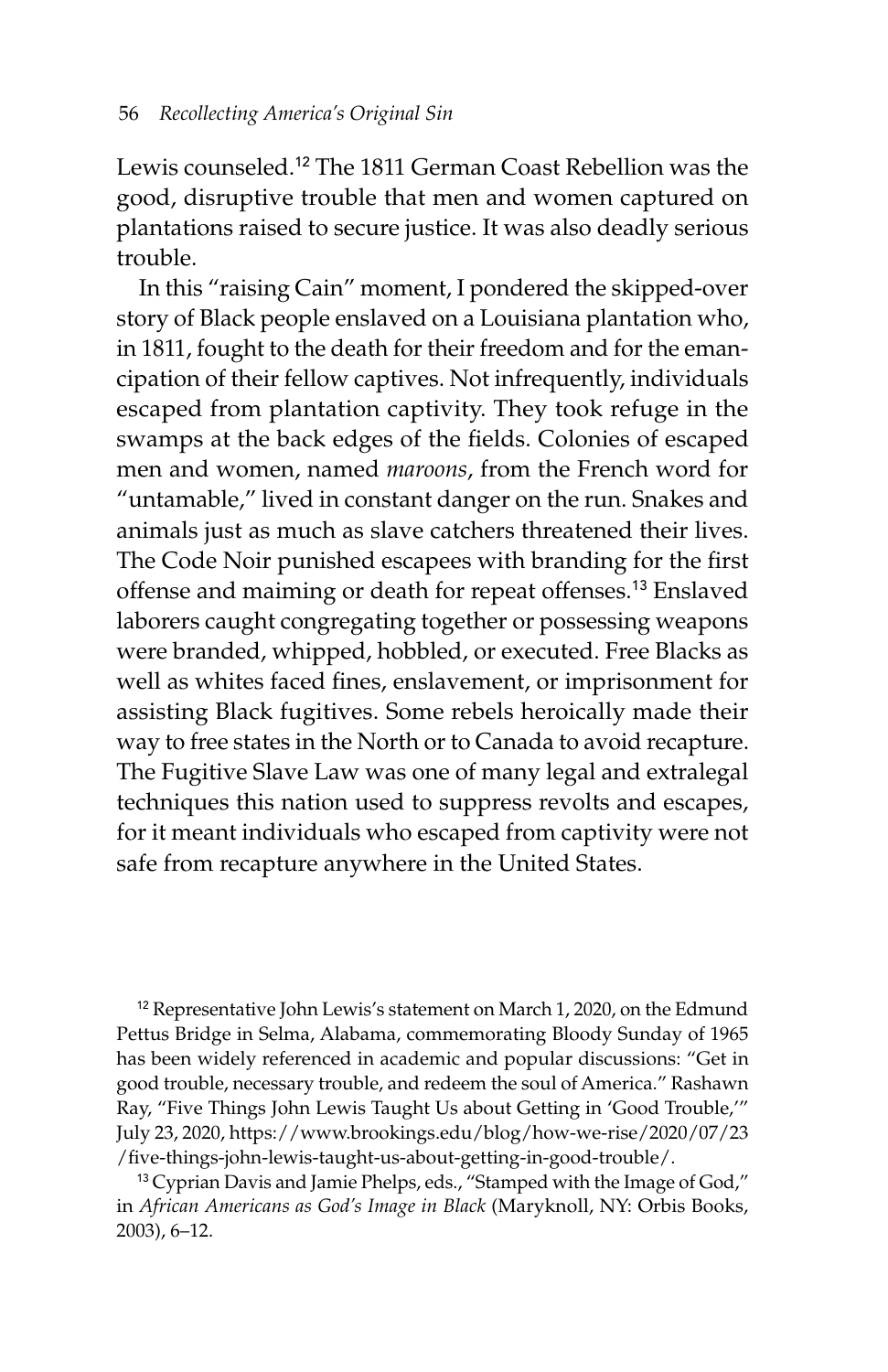The 1811 uprising was one of the most significant rebellions before the Civil War. I located the fading marker commemorating the Woodland Plantation "Cain-raising" beside West Airline Highway in Laplace, Louisiana. It was hidden behind traffic stanchions, utility poles, billboards, microwave towers, shimmering asphalt, and endless streams of cars.<sup>14</sup> Its obscure location symbolized for me how white America too often neglects to commemorate Black heroes who fought for their own emancipation against the tyranny of chattel slavery.

The 1811 battles occurred during a few days in early January. Mixed-race Afro-Haitian Charles Deslondes was singled out as the instigator of the rebellion, mostly discovered through the tortured confessions of other participants. Deslondes was a slave driver on the Andry family plantation, not far from Whitney. Only a few facts have been confirmed for certain, while there has been a great deal of historical speculation filling in the uprising's details. One cold night, several hundred domestic and field laborers slipped away into hush-darkened woods and gullies adjacent to the cane fields. They armed themselves with the only available weapons: sharp or heavy farm tools, sticks, and rocks. The fugitives' strategy was to kill the families who imprisoned them, burn buildings, set fire to fields, and free other captives along a downriver march to New Orleans. They hoped their numbers and decisive actions would forestall government troops just long enough to free all of the enslaved people in the region. Unfortunately, swiftly spreading news of the rebellion prompted the United States Army to march north along the river, routing the uprising in a few short days. The army rounded up at least 130 rebels. Deslondes and dozens of other leaders were convicted as instigators, gruesomely tortured, and then executed. The army impaled their

<sup>14</sup> Courtney Short and Clio Admin, "Historical Marker for the Location of the German Coast Slave Revolt of 1811," *Clio: Your Guide to History*, December 10, 2017, accessed January 26, 2021, https://theclio.com/entry/46715.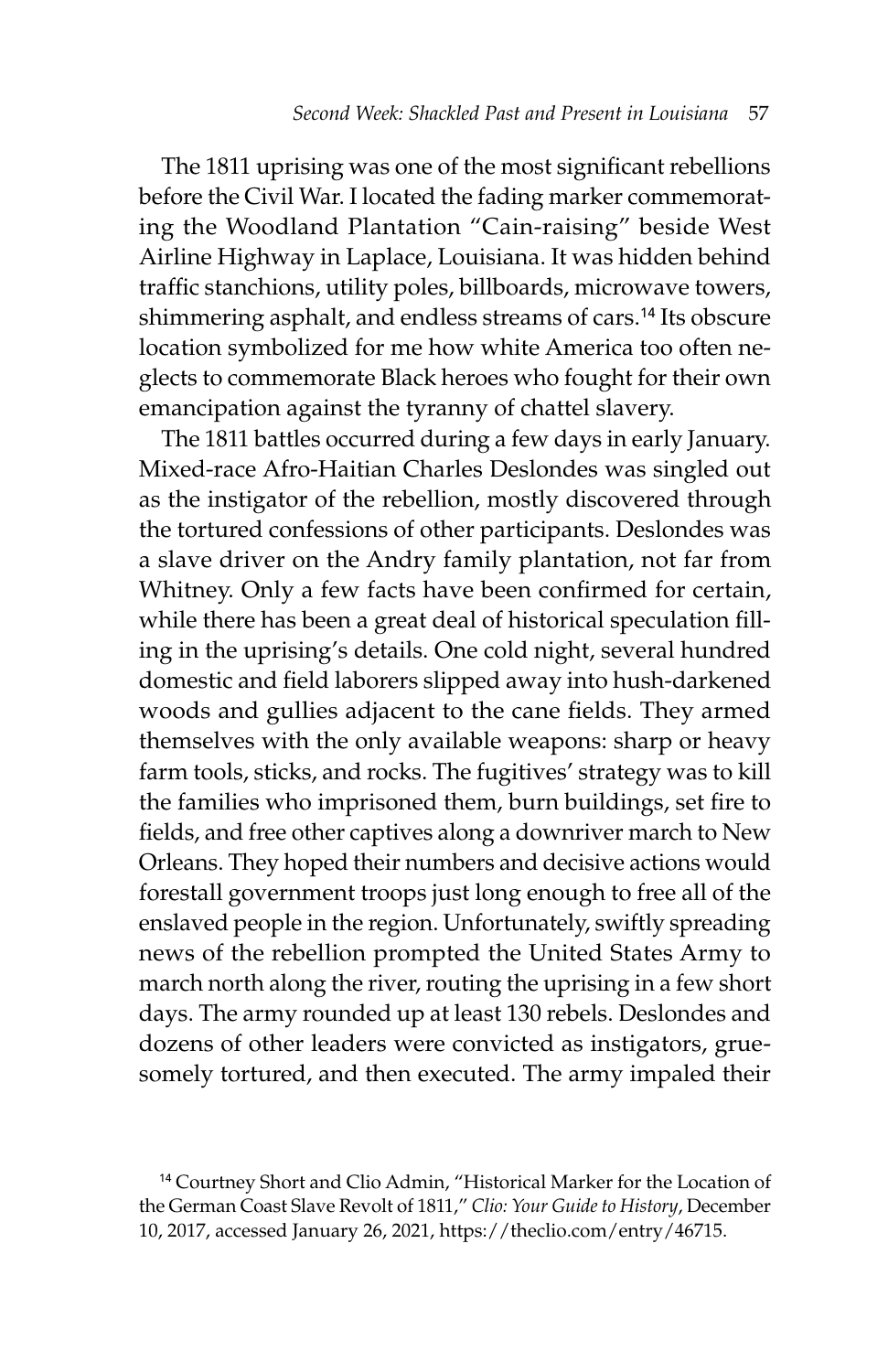heads and left them to rot on spikes along the River Road. This routine vengeance both punished perpetrators and terrorized others who might have fought for freedom.<sup>15</sup>

I remembered that the Whitney Plantation, just down the way, had memorialized the Black rebels in a small parcel of ground at the edge of the property. In my recollection, I linked the ceramic installation of fifty-five Black men's heads impaled on silver spikes with the *Raise Up* sculpture by Hank Willis Thomas at the National Memorial for Peace and Justice (which I would visit in Montgomery in the week ahead). The lifelike visages of the heroes stopped me in my tracks, with realistic details of blood and anguish alive again. This was what American justice had looked like two hundred years ago: Black people slaughtered and displayed as a warning when they fought for the freedoms their nation had promised them.

It chilled me to the bone and threatened me, even across the centuries, to think of how the rebellion was squelched. The army's retribution upon the Black freedom fighters was nothing less than lynching. Terror and intimidation were the cruel goals of domination through agonizing violence. Lynching, even by military and law enforcement officers, even in times so different from contemporary moral sensibilities, violated basic principles of human decency. The governmental authorities

<sup>15</sup> Another rebellion rarely mentioned is the successful Haitian revolution from 1791 to 1804, which established Haiti as the first Black democracy in the world. The enslaved descendants of Africans won their freedom from France, one of the greatest military powers of the era, but Haitians have been paying a dear price for freedom for two hundred years. In the aftermath of the Haitian war for democracy, white-led nations, including the United States and Europe nations, embargoed Haiti; France demanded reparations for the land and labor the rebels had reclaimed; and the new democracy endured deep civil unrest for a long time afterward. Within the U.S., "Remember Haiti!" was a cautionary tale and a white rallying cry to crush all Black expressions of independence fiercely and decisively. The international response to Haitian independence to this day has been an economic and political lynching that punishes proud Haitians and denies the nation full partnership on the global stage. See, generally, Proenza-Coles, *American Founders*, 115–19.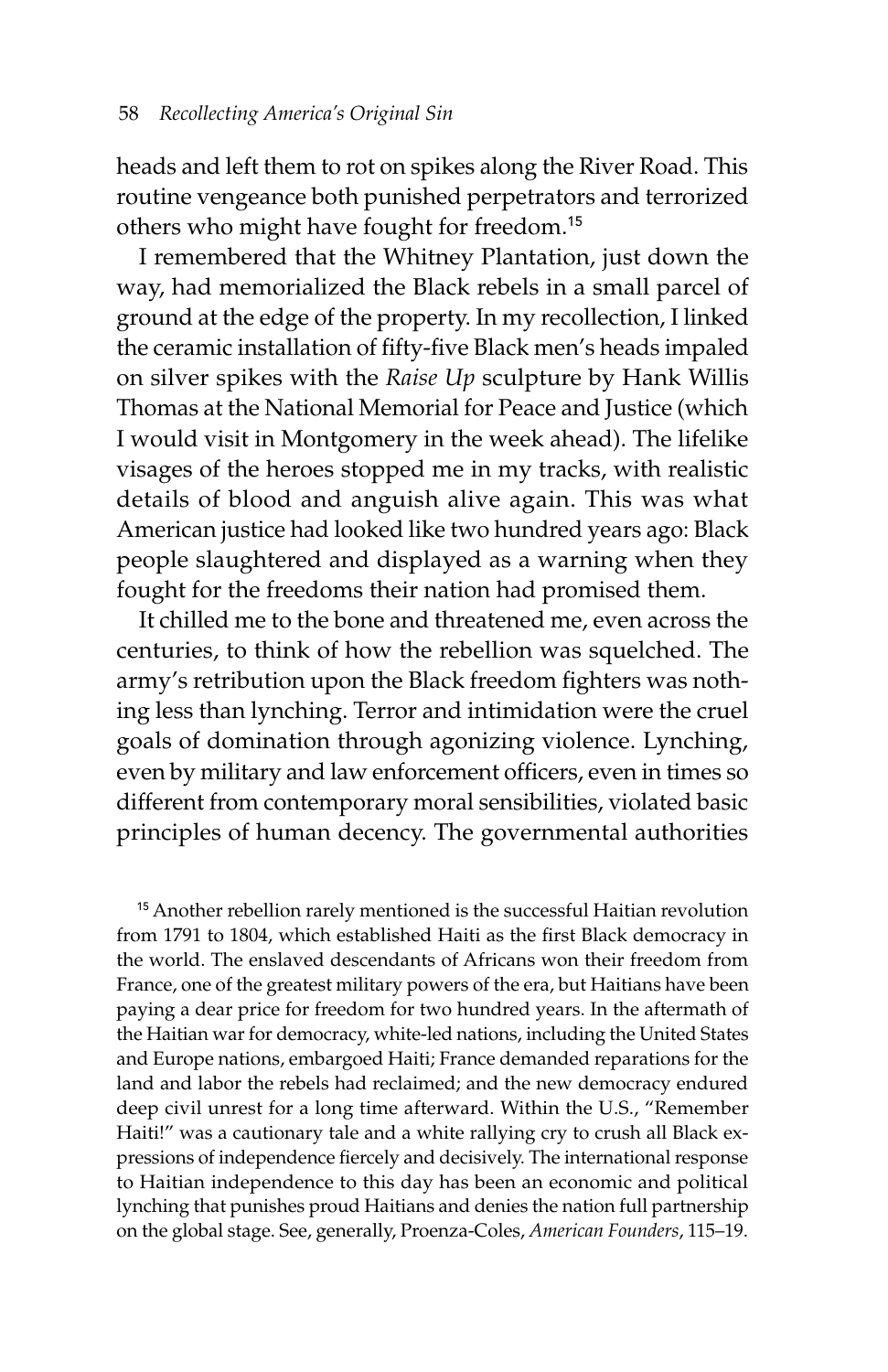chose torture, beheading, and public displays of the defeated rebels precisely to intimidate other captives. By executing victims in the most brutal way possible, they obliterated any lingering resistance harbored in onlookers' hearts. Domination through raw and violent power has been routinely used to enforce the color line and the racial caste system at the foundation of American society. Lynching has taken many forms, but it has always sought to destroy the prophets of justice, prophets by their words and deeds. I was staggered thinking that the response of our "equal justice for all" Christian nation and culture has been to lynch the justice seekers rather than to punish their enslavers.

So, taking a lesson from the Whitney docent, I have tried to shift my language in order to shift my understanding. The German Coast dissidents challenged state-sanctioned captivity as a fundamental denial of their freedom. Deslondes was a patriot. He gathered freedom fighters who sacrificed their lives to defeat the worst tyranny of their times. They took heroic measures to defend their lives and their families' well-being. Just like the 1776 patriots, the German Coast fighters were pro-democracy protesters, dissidents who challenged governmental oppression. The fact that they lost the 1811 battle for emancipation did not diminish their heroism. The battle was just one moment in a long but successful war—the Civil War that abolished slavery. Like the founders who signed the Declaration of Independence, the 1811 revolutionaries fought for liberty and justice for all. Two hundred years after Deslondes's heroism, I recognized the German Coast rebellion as a prophetic "Cain-raising" moment of justice on the move.

As I turned back to New Orleans, I made one more inspired connection. I retold the 1811 story in terms of Jesus—a salvation-focused "God is with us" story. The surreptitious encounters and whispers of 1811 were like the Jewish peasants in Palestine wondering if Jesus of Nazareth was God's Messiah. The brace of individuals joining the rebellion's downriver march toward New Orleans reenacted Jesus' triumphant entry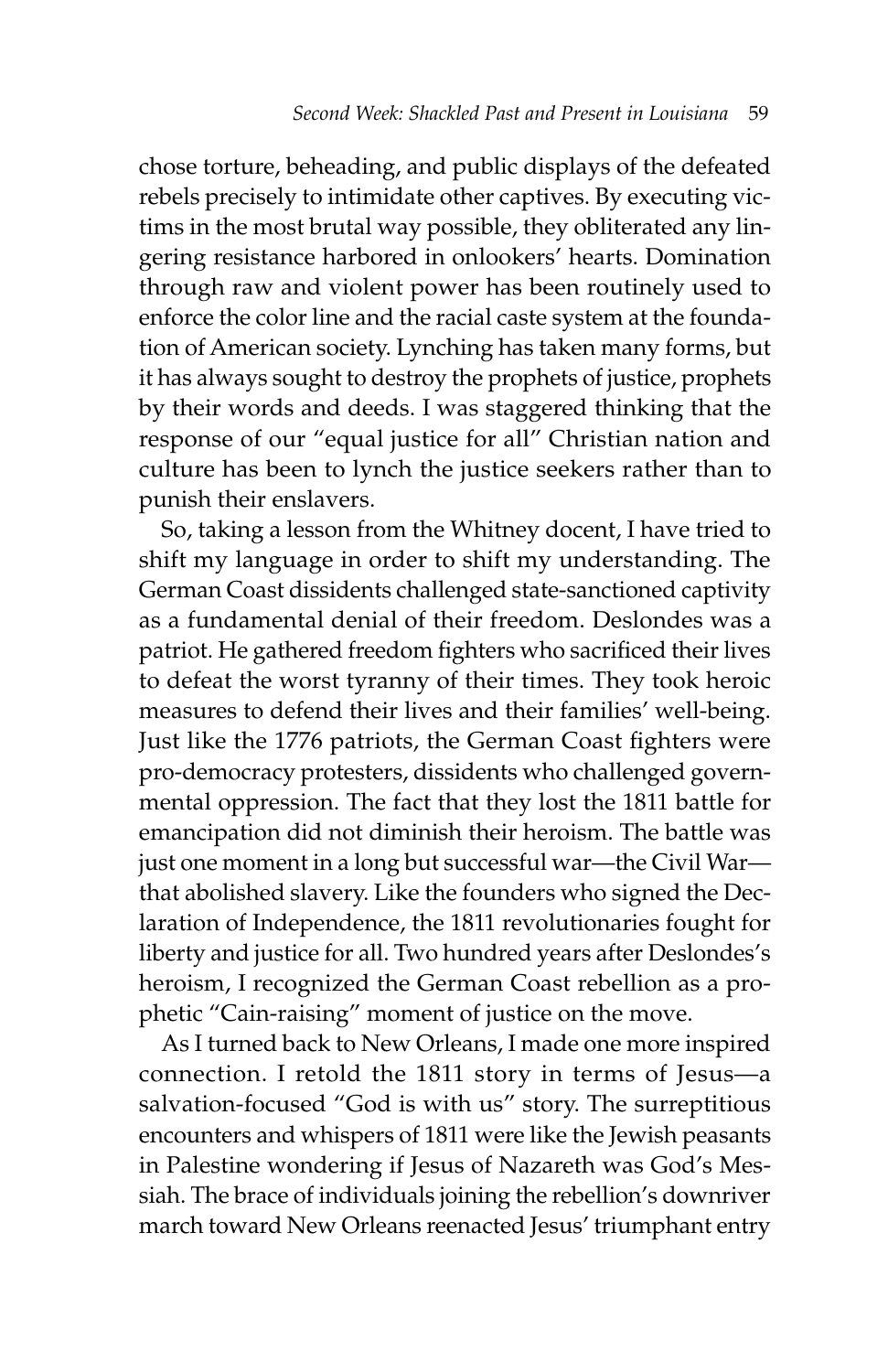## Selected Bibliography

- Baptist, Edward E. *The Half Has Never Been Told: Slavery and the Making of American Capitalism*. New York: Basic Books, 2016.
- Belenky, Mary Field, Blythe McVicker Clinchy, Nancy Rule Goldberger, and Jill Mattuck Tarule. *Women's Ways of Knowing: The Development of Self, Voice, and Mind*. New York: Basic Books, 1986.
- Benders, Alison Mearns. *Just Prayer: A Book of Hours for Peacemakers and Justice Seekers*. Collegeville, MN: Liturgical Press, 2015.
- Benders, Alison Mearns. *Reading, Praying, Living the US Bishops' Open Wide Our Hearts: A Faith Formation Guide*. Collegeville, MN: Liturgical Press, 2020.
- Bennett, Lerone. *Before the Mayflower: A History of the Negro in America 1619–1964*. Rev. ed. London: Penguin Books, 1970.
- Blight, David W. *Frederick Douglass: Prophet of Freedom*. New York: Simon & Schuster, 2020.
- Blum, Edward J., and Paul Harvey. *The Color of Christ: The Son of God and the Saga of Race in America*. Chapel Hill, NC: UNC Press Books, 2012.
- Boadt, Lawrence, Richard J. Clifford, and Daniel J. Harrington. *Reading the Old Testament: An Introduction.* Mahwah, NJ: Paulist Press, 2012.
- Bonilla-Silva, Eduardo. *Racism without Racists: Color-Blind Racism and the Persistence of Racial Inequality in the United States.* Washington, D.C.: Rowman & Littlefield, 2006.
- Bridges, Flora Wilson. *Resurrection Song: African-American Spirituality*. New York: Orbis Press, 2001.
- Brueggemann, Walter. *The Land Overtures to Biblical Theology*. Rev. ed. Minneapolis: Fortress Press, 2002.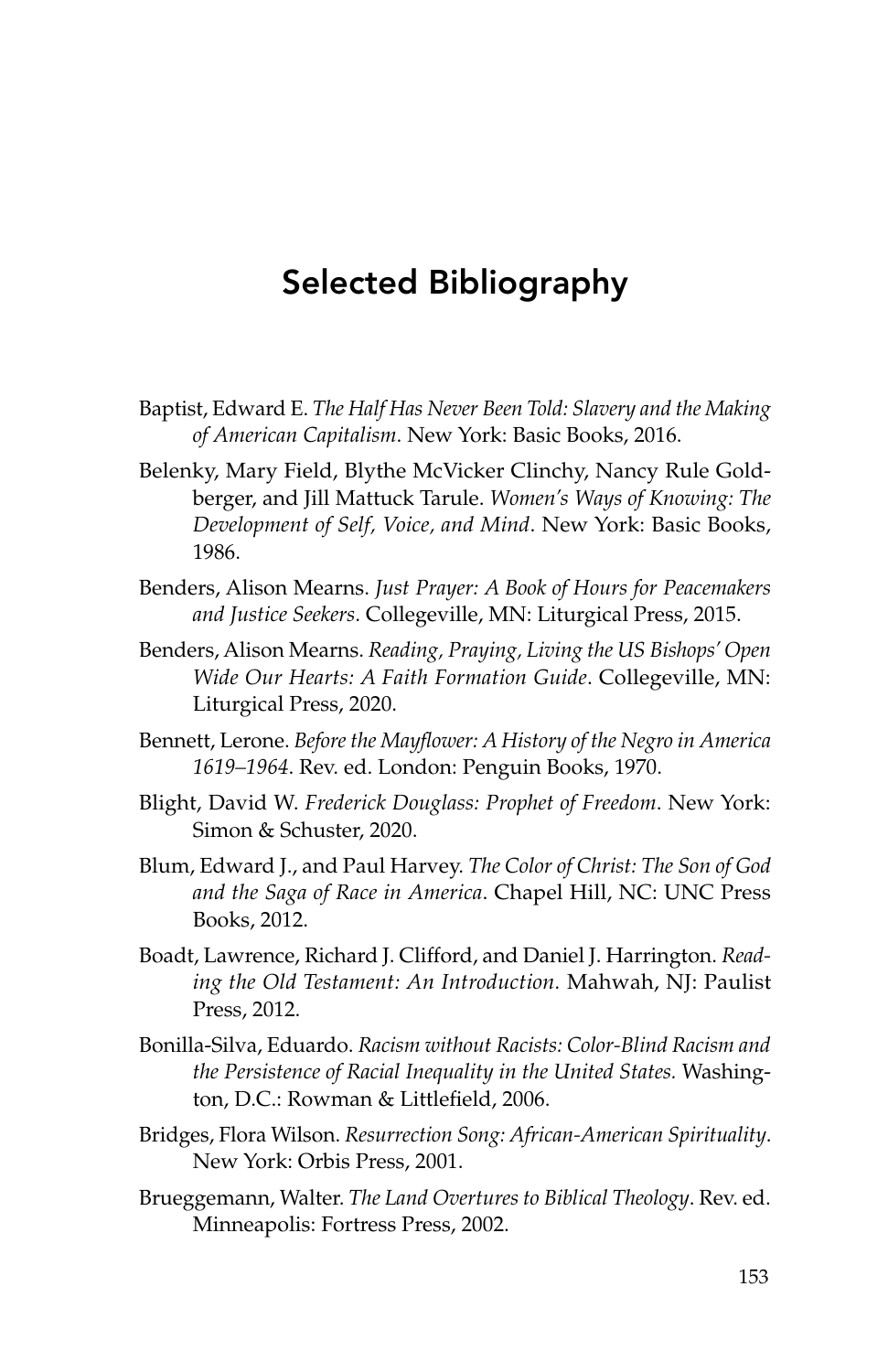- Brueggemann, Walter. *Materiality as Resistance: Five Elements for Moral Action in the Real World*. Louisville, KY: John Knox Press, 2020.
- Brueggemann, Walter. *Prophetic Imagination*. Rev. ed. Minneapolis: Fortress Press, 1978.
- Brueggemann, Walter. *Tenacious Solidarity: Biblical Provocations on Race, Religion, Climate, and the Economy*. Edited by Davis Hankins. Minneapolis: Fortress Press, 2018.
- Clark, Emily, and Virginia Meacham Gould. "The Feminine Fact of Afro-Catholicism in New Orleans, 1727–1852." *The William and Mary Quarterly* 59, no. 2 (April 2002): 409–48.
- Cone, James. *The Cross and the Lynching Tree*. New York: Orbis Press, 2011.
- Copeland, M. Shawn. "Blackness Past, Blackness Future—and Theology." *South Atlantic Quarterly* 112, no. 4 (2013): 625–40.
- Copeland, M. Shawn. *Enfleshing Freedom: Body, Race, and Human Being*. Minneapolis: Fortress Press, 2010.
- Copeland, M. Shawn. *Knowing Christ Crucified: The Witness of African American Religious Experience*. New York: Orbis Press, 2018.
- Copeland, M. Shawn. *The Subversive Power of Love: The Vision of Henriette Delille*. Mahwah, NJ: Paulist Press, 2009.
- Copeland, M. Shawn, LaReine-Marie Mosely, and Albert J. Raboteau, eds. *Uncommon Faithfulness: The Black Catholic Experience*. New York: Orbis Press, 2009.
- Crenshaw, Kimberlé Williams, ed. *Seeing Race Again: Countering Colorblindness across the Disciplines*. Berkeley, CA: University of California Press, 2019.
- Davis, Cyprian. *The History of Black Catholics in the United States*. Chestnut Ridge, NY: Crossroads Press, 1990.
- Davis, Cyprian, and Jamie Phelps, eds. *Stamped with the Image of God: African Americans as God's Image in Black*. New York: Orbis Press, 2003.
- Delgado, Richard, and Jean Stefancic. *Critical Race Theory: An Introduction*. Vol. 20. New York: NYU Press, 2017.
- DiAngelo, Robin. *White Fragility: Why It's So Hard for White People to Talk about Racism*. Boston, MA: Beacon Press, 2018.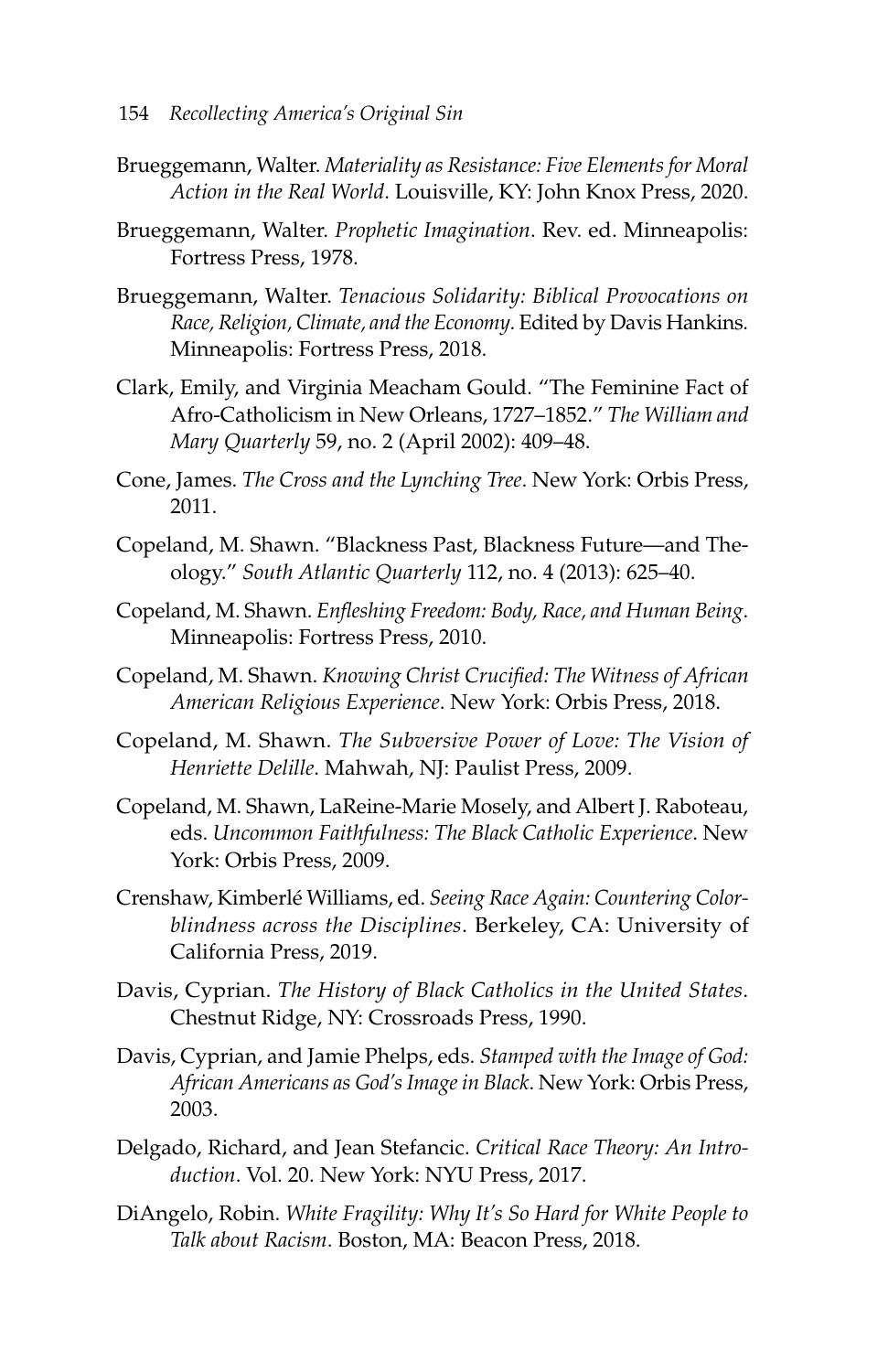- Dorrien, Gary J. *Breaking White Supremacy: Martin Luther King Jr. and the Black Social Gospel*. New Haven, CT: Yale University Press, 2018.
- Dorrien, Gary J. *Reconstructing the Common Good: Theology and the Social Order.* Eugene, OR: Wipf and Stock Publishers, 1990.
- Elie, Paul. *The Life You Save May Be Your Own: An American Pilgrimage*. New York: Macmillan, 2004.
- Gates, Louis Henry, Jr. *The Black Church: This Is Our Story, This Is Our Song*. London: Penguin, 2021.
- Gaustad, Edwin, and Leigh Schmidt. *The Religious History of America: The Heart of the American Story from Colonial Times to Today*. San Francisco, CA: HarperOne, 2004.
- Glaude, Eddie S., Jr. *Begin Again: James Baldwin's America and Its Urgent Lessons for Our Own*. New York: Random House, 2020.
- Glaude, Eddie S., Jr. *Exodus: Religion, Race, and Nation in Early Nineteenth Century Black America*. Chicago, IL: University of Chicago Press, 2000.
- Glaude, Eddie S., Jr. *Democracy in Black: How Race Still Enslaves the American Soul*. New York: Broadway Books, 2016.
- Gordon-Reed, Annette, and Peter S. Onuf. *"Most Blessed of the Patriarchs": Thomas Jefferson and the Empire of the Imagination*. New York: W. W. Norton & Company, 2016.
- Goza, Joel Edward. *America's Unholy Ghosts: The Racist Roots of Our Faith and Politics*. Eugene, OR: Wipf and Stock Publishers, 2019.
- Hayes, Diana L., and Cyprian Davis, eds. *Taking Down Our Harps: Black Catholics in the United States.* New York: Orbis Press, 1998.
- Holmes, Barbara A. *Joy Unspeakable: Contemplative Practices of the Black Church*. Minneapolis: Fortress Press, 2017.
- Jones, Robert P. *White Too Long: The Legacy of White Supremacy in American Christianity*. New York: Simon & Schuster, 2020.
- Kendi, Ibram X. *Stamped from the Beginning: The Definitive History of Racist Ideas in America*. New York: Hachette UK, 2016.
- King, Martin Luther, Jr. *Strength to Love*. Minneapolis: Fortress Press, 2010.
- King, Martin Luther, Jr. *The Trumpet of Conscience*. New York: Harper & Row, 1967.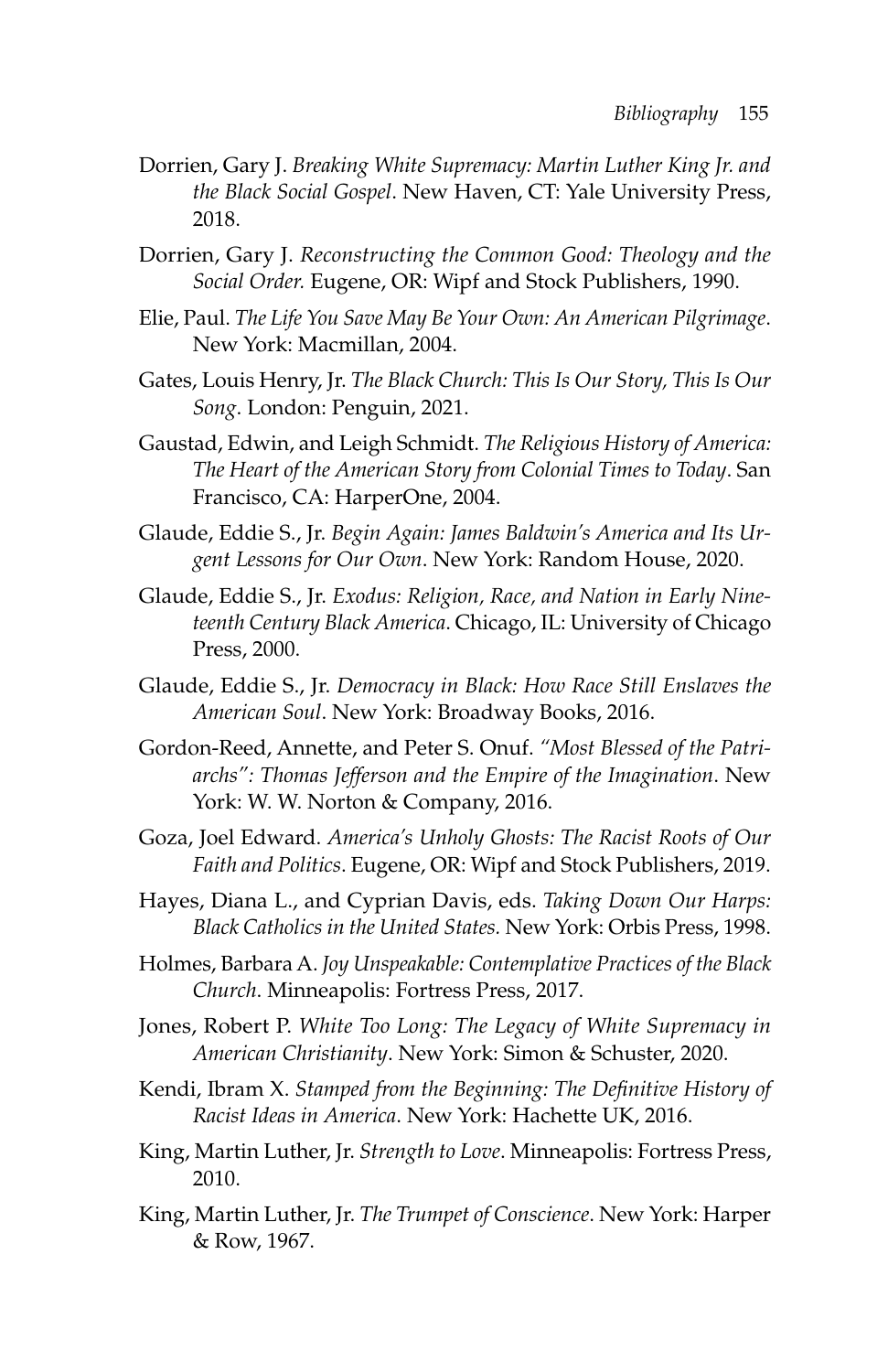- King, Martin Luther, Jr. *Where Do We Go from Here: Chaos or Community?* King Legacy Series, Vol. 2. Boston, MA: Beacon Press, 2010.
- Harvey, Paul. *Bounds of Their Habitation: Race and Religion in American History*. Washington, D.C.: Rowan & Littlefield, 2016.
- Harvey, Paul. *Christianity and Race in the American South: A History*. Chicago, IL: University of Chicago Press, 2016.
- Lipsitz, George. *The Possessive Investment in Whiteness: How White People Profit from Identity Politics*. Philadelphia, PA: Temple University Press, 2006.
- Marty, Martin E. *Pilgrims in Their Own Land: 500 Years of Religion in America*. London: Penguin, 1984.
- Massingale, Bryan. *Racial Justice and the Catholic Church.* New York: Orbis Press, 2010.
- McGhee, Heather. *The Sum of Us: What Racism Costs Everyone and How We Can Prosper Together*. New York: One World/Ballantine, 2021.
- Menakem, Resmaa. *My Grandmother's Hands: Racialized Trauma and the Pathway to Mending Our Hearts and Bodies*. Las Vegas: Central Recovery Press, 2017.
- Morton, Marian J. *Cleveland Heights: The Making of an Urban Suburb*. Mount Pleasant, SC: Arcadia Publishing, 2002.
- Nepstad, Sharon Erickson. *Catholic Social Activism*. New York: NYU Press, 2019.
- Noonan, John. *A Church That Can and Cannot Change*. South Bend, IN: University of Notre Dame Press, 2005.
- Painter, Nell Irvin. *The History of White People*. New York: W. W. Norton & Company, 2010.
- Phelps, Jamie T., ed. *Black and Catholic: The Challenge and Gift of Black Folk; Contributions of African American Experience and Thought to Catholic Theology*. Milwaukee, WI: Marquette University Press, 1997.
- Proenze-Coles, Christina. *American Founders: How People of African Descent Established Freedom in the New World.* Montgomery, AL: NewSouth Books, 2019.
- Raboteau, Albert J. *American Prophets: Seven Religious Radicals and Their Struggle for Social and Political Justice.* Princeton, NJ: Princeton University Press, 2016.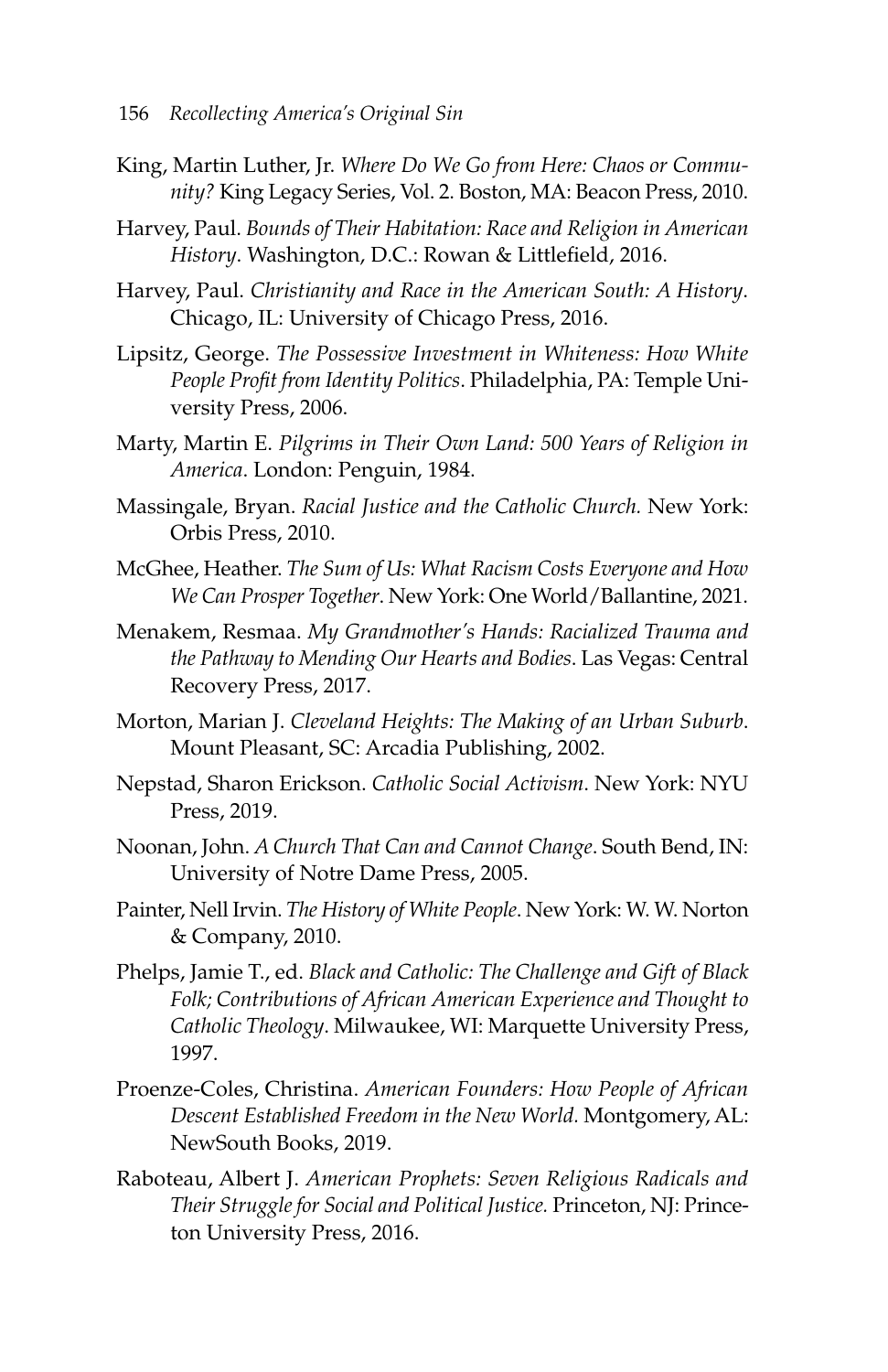- Raboteau, Albert J. *Canaan Land: A Religious History of African Americans*. Oxford: Oxford University Press, 1999.
- Raboteau, Albert J. *A Fire in the Bones*. Boston, MA: Beacon Press, 1995.
- Raboteau, Albert J. *Slave Religion: The "Invisible Institution" in the Antebellum South*. Oxford: Oxford University Press, 2004.
- Roediger, David R. *The Wages of Whiteness: Race and the Making of the American Working Class*. London: Verso, 1999.
- Roediger, David R. *Working Toward Whiteness: How America's Immigrants Became White; The Strange Journey from Ellis Island to the Suburbs*. New York: Hachette UK, 2006.
- Roithmayr, Daria. *Reproducing Racism: How Everyday Choices Lock in White Advantage*. New York: New York University Press, 2014.
- Rothstein, Richard. *The Color of Law: A Forgotten History of How Our Government Segregated America*. New York: Liveright Publishing, 2017.
- Schneiders, Sandra M. *Beyond Patching: Faith and Feminism in the Catholic Church*. Vol. 1990. Mahwah, NJ: Paulist Press, 2004.
- Schneiders, Sandra M. *The Revelatory Text: Interpreting the New Testament as Sacred Scripture*. Collegeville, MN: Liturgical Press, 1999.
- Schneiders, Sandra M. *Written That You May Believe: Encountering Jesus in the Fourth Gospel*. Rev. ed. Chestnut Ridge, NY: Crossroad, 2003.
- Segura, Olga. *Birth of a Movement: Black Lives Matter and the Catholic Church.* New York: Orbis Press, 2021.
- Sernett, Milton C., ed. *African American Religious History: A Documentary Witness.* Durham, NC: Duke University Press, 1999.
- Steinhorn, Leonard, and Barbara Diggs-Brown. *By the Color of Our Skin: The Illusion of Integration and the Reality of Race*. New York: Dutton Books, 1999.
- Teel, Karen. *Racism and the Image of God*. New York: Palgrave Macmillan, 2010.
- Thoreau, Henry. "Walking." *Atlantic Monthly* (June 1862). Reprinted *Atlantic Monthly* (October 2020).
- Thurman, Howard. *Deep River and The Negro Spiritual Speaks of Life and Death.* Richmond, IN: Howard Thurman Books, 1975.